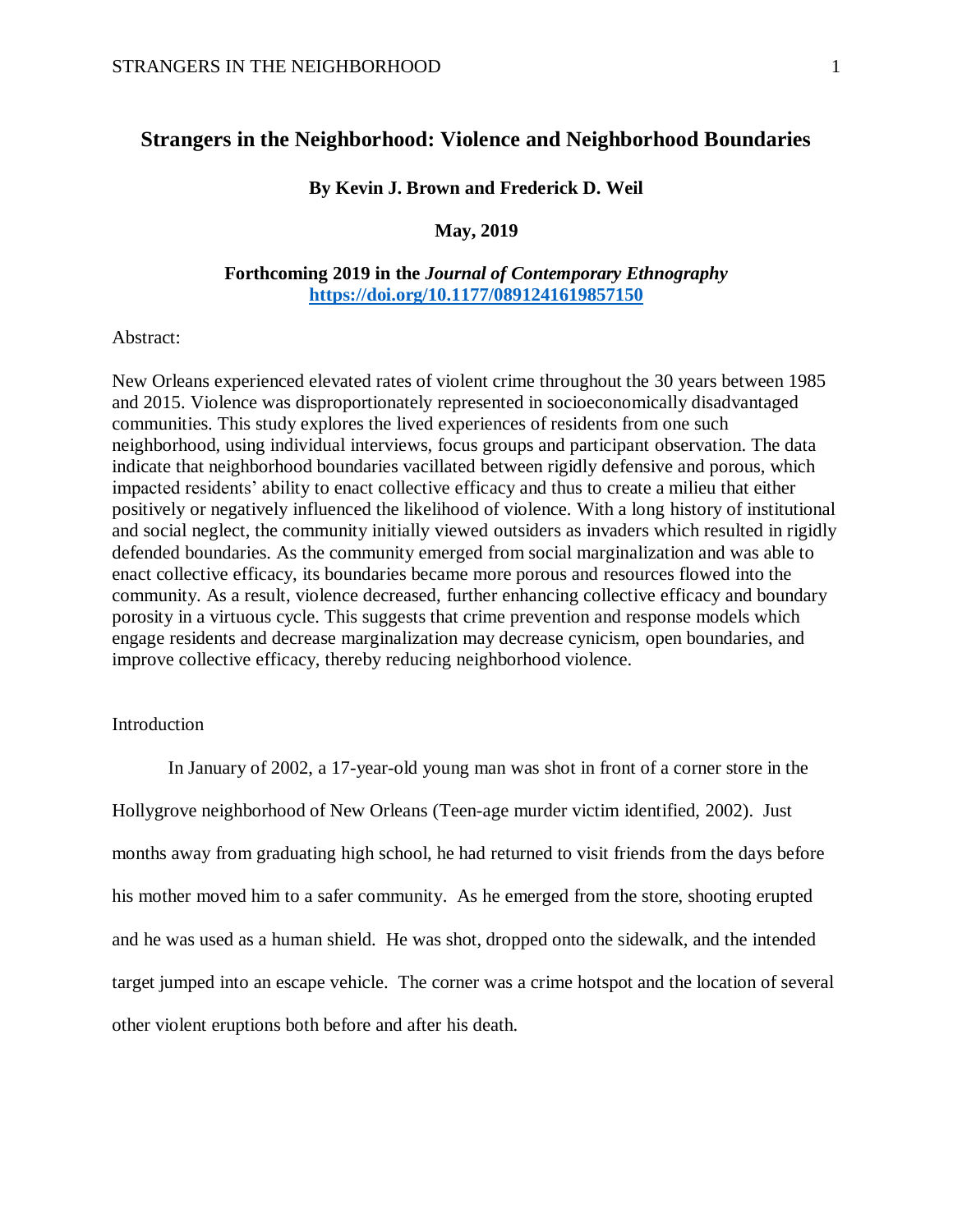In the years between 1985 and 2015 New Orleans averaged 236.58 murders annually ranging between a low of 27.1 murders per 100,000 residents in 1985, to a high of 94.7 in 2007, which put it among the highest rates nationally (FBI Uniform Crime Reporting, 2015; Lane & Bullington, 2016). The majorityof the city's homicide victims and their murderers were young, African American males (Wellford, Bond & Goodison, 2011). The homicides were disproportionately concentrated in a handful of the city's 72 defined neighborhoods (The Data Center, 2017). These neighborhoods shared demographic characteristics: a majority African American population, mean income below the city average, a higher percentage of those living in poverty as compared with the city's average, and high numbers of vacant homes (The Data Center, 2017).

Hollygrove is one of these neighborhoods: 93.9% of its residents were African American, mean income was \$33,113, 49.3% rented their homes, 32.9% of the housing units were unoccupied, 32.4% of residents earned less than the city's average, and 18.4% of residents achieved less than a high school diploma (The Data Center, 2017). Hollygrove also had a reputation for lethal violence. New Orleans Police Department statistics record 81 shootings in the neighborhood and 24 homicides between 2010 and 2015. All of the identified aggressors and victims were African Americans, 95.5% of the aggressors and 88.8% of the victims were male, 73% of the aggressors were younger than 23 years old, as were 56% of the victims (New Orleans Police Department Second District Crime Statistics).

Much research identifies a set of factors often associated with violent crime in such urban settings (Wilson 1987; Waquant 2008; Sampson 2012): the neighborhoods contain high levels of concentrated disadvantage and social dislocation; they tend to be socially cut off from the more affluent parts of the city; residents feel unable to reduce violent crime, either by working together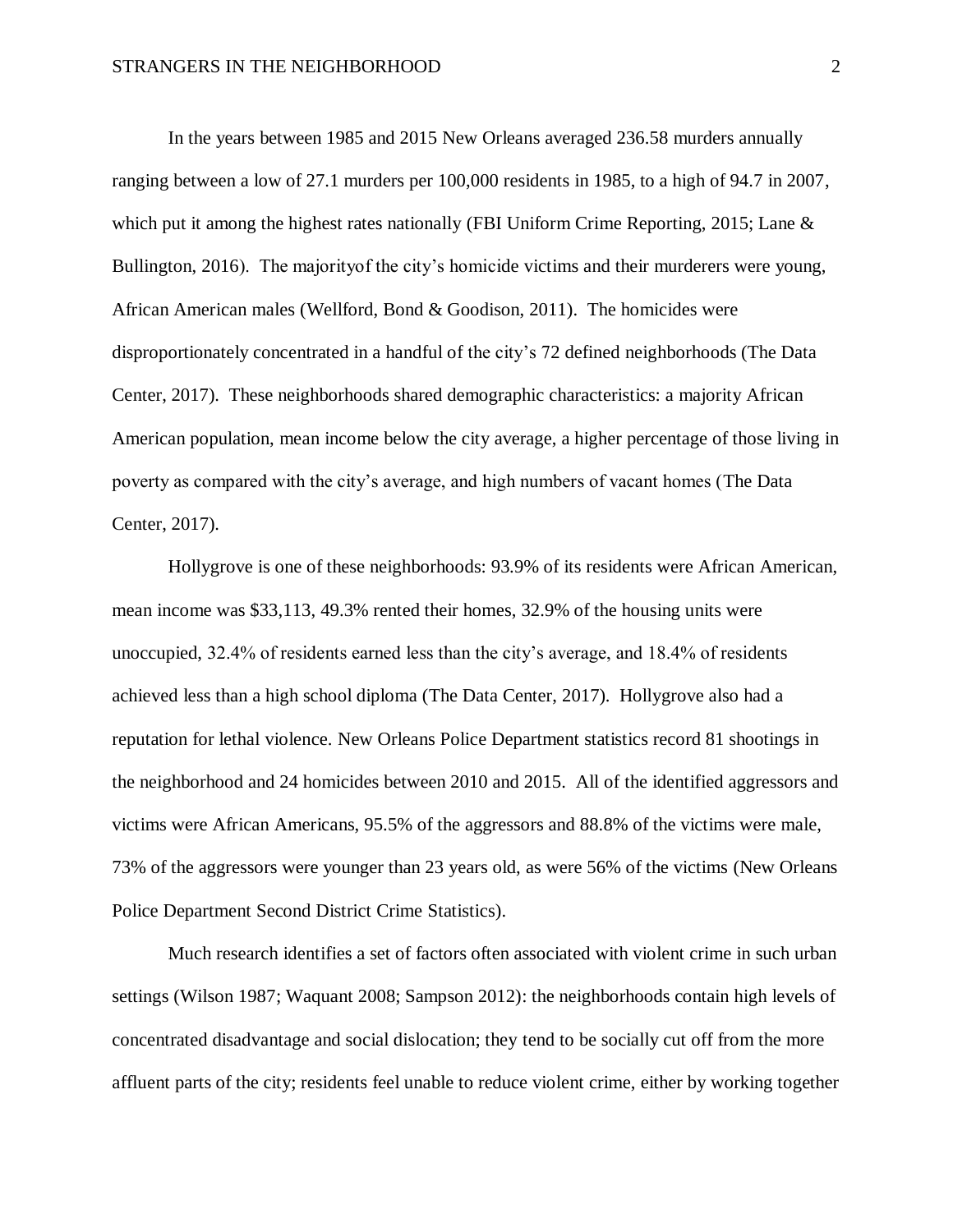or by engaging the assistance of formal authorities; residents become distrustful of those outside the neighborhood who either bring crime into the neighborhood or of the authorities or higher status outsiders who do not seem to have the best interests of the neighborhood at heart. These factors form a vicious circle that makes it difficult for residents to engage in strategies or form partnerships that might reduce violent crime.

In this paper, we describe how recovery efforts after Hurricane Katrina provided an unanticipated catalyst that helped break into this vicious circle and led to strategies that residents hoped would reduce violent crime. Long-term and newer residents partnered with recovery nonprofits and improved their links with city and law enforcement officials and worked to shut down gathering places for persistent illicit activity and violence. Success in this initiative contributed to residents' increased sense of efficacy and ability to work with each other and partner with outsiders who were able to bring needed resources and contacts. This in turn contributed to increased trust and led to less sense of social isolation in the city. Residents sought to turn a vicious circle into a virtuous circle of greater trust, cooperation, and enforcement of informal norms – within and across neighborhood boundaries – that residents felt might reduce violent crime and lead to greater opportunities. This development recalls Carr's (2003) description of a "new parochialism," in which neighborhood organizations partner with public authorities to shut down gathering places for criminal activity, like a troublesome local bar.

Macrosociological theories often seek to explain violent crime by exploring the phenomenon via statistical comparison of neighborhoods (Sampson 2012; Kubrin and Wo 2016; Weil, Barton, Rackin, Valasik, Maddox 2019). The current study attempts to deepen our understanding of these causal mechanisms by means of an ethnographic examination of the intraneighborhood factors that can influence the incidence of neighborhood violence. We study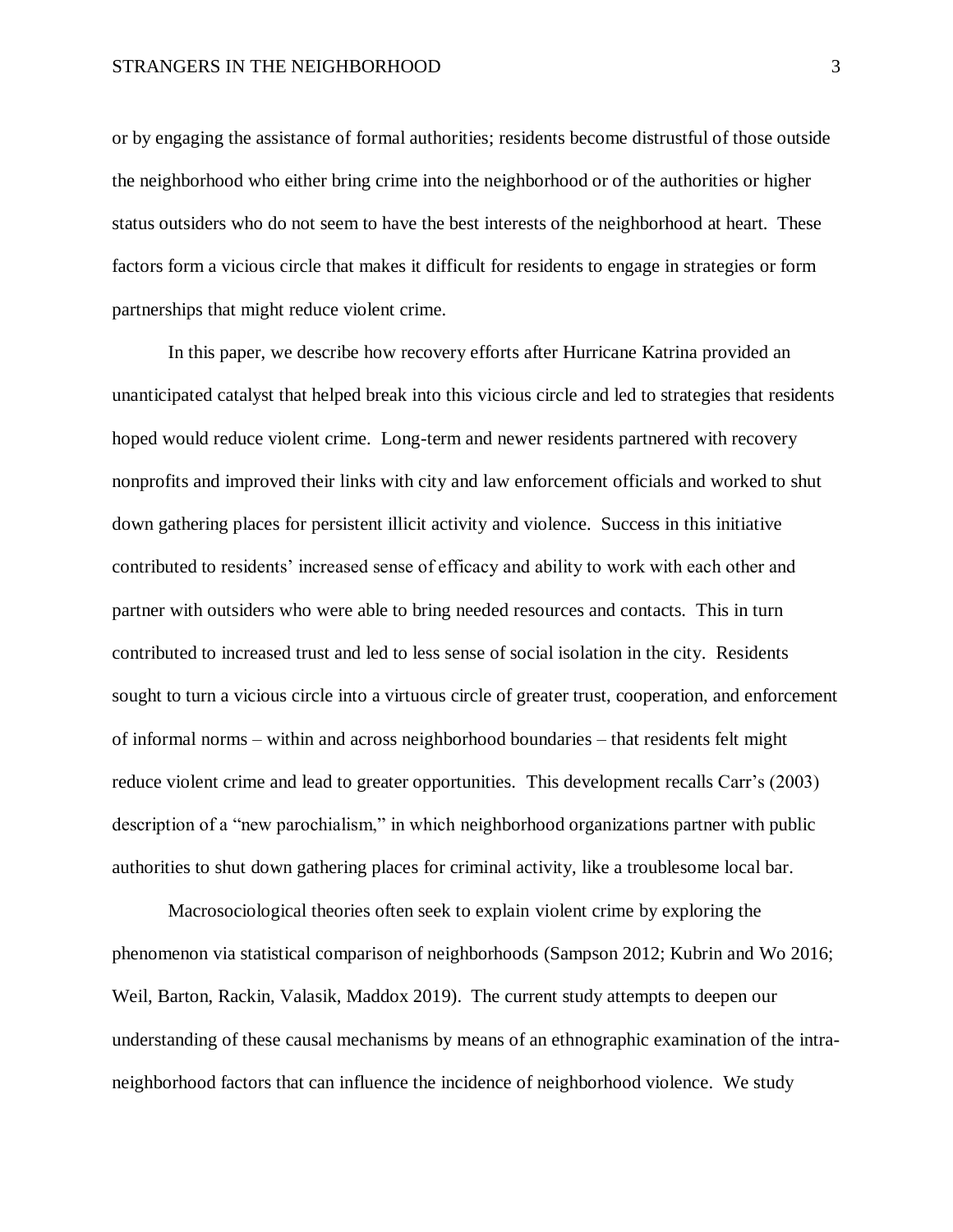violent crime in a single neighborhood via the lived experiences of those whose daily lives are impacted by neighborhood violence. Our central insight is that the boundary porosity of a neighborhood either facilitates or limits the flow of resources into the community from outside. When distrust is high within a neighborhood, residents may seek to defend the community against outside influences, but this may also cut off access to needed resources. When linkages were established across neighborhood lines in the context of Katrina recovery, distrust of outsiders abated, resources could flow in, and residents could cooperate with each other and with outsiders to more effectively address the sources of violent crime. This unplanned development suggests intentional strategies that may be available for other neighborhoods facing these challenges, and our findings suggest new avenues of research into neighborhood-level violence.

In the following sections, we review the literature, outline our methodology and data, describe our rich ethnographic findings, and conclude with implications for theory development and policy.

# **Literature Review**

Wilson (1987) describes the development of concentrated disadvantage and social isolation in lower-income minority neighborhoods after the civil rights period, as middle-class African Americans moved out of segregated neighborhoods. Lower income blacks were left behind, but without the resources and network connections that middle-class residents helped provide. At the same time, white suburban flight reduced tax bases of major cities and left fewer resources to address neighborhood issues (Katz and Bradley, 2013). A rising illegal drug trade contributed to other social dislocations and spurred a wave of violent crime. The resulting marginalization in many poor, minority neighborhoods prompted the emergence of an "us vs. them" mentality, especially regarding formal power structures as the police and city government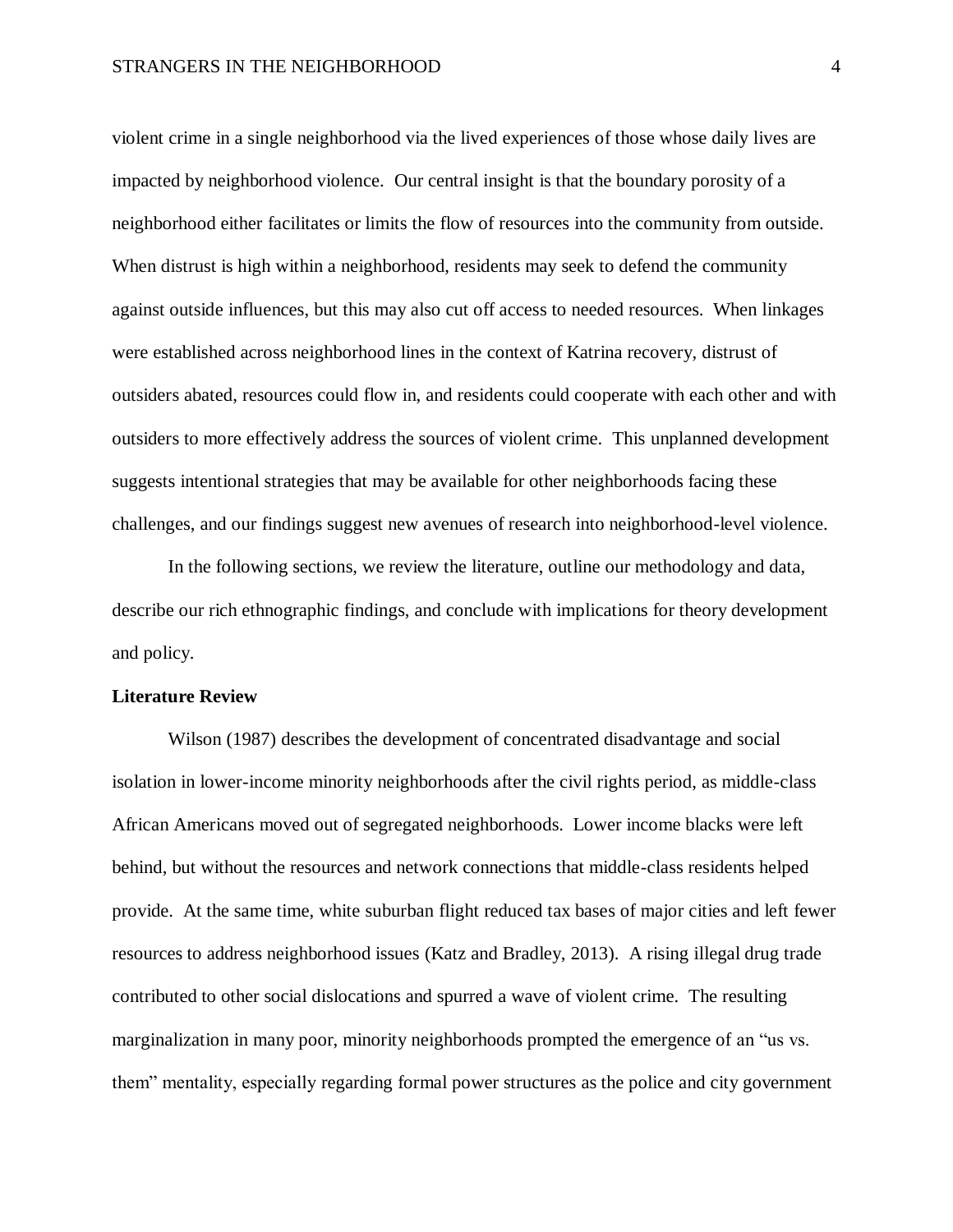(Kirk and Papachristos, 2011) and cooperation with outside agents is diminished (Kirk and Matsuda, 2011). Institutional neglect and legal cynicism create an atmosphere in which residents adapt by policing their own borders due to mistrust of outside agents.

Much research on violent crime builds upon the social disorganization framework, which predicts that crime will be higher in neighborhoods with high levels of concentrated disadvantage, racial/ethnic heterogeneity, and residential mobility. These characteristics reduce the potential for community cohesion. Residents of neighborhoods with weaker community bonds are less likely to use or respond to informal means of social control and therefore are more likely to rely upon formal controls like law enforcement (Shaw and McKay 1969; Bursik and Grasmick 1993; Sampson, Raudenbush and Earls, 1997; Sampson, 2012; Warner 2007). Weakened social controls create an environment in which criminals are free to act, further weakening social controls and creating more disorder. The implication is that outside intervention is required to reduce disorder and thus prevent violence.

For Sampson (2012), social disorder leads to lowered collective efficacy or "the linkage of cohesion and trust among residents with shared expectations for intervening in support of neighborhood social control" (p. 127). Collective efficacy is further eroded by violent crime. When neighborhood residents perceive their neighborhood to be violent, they also perceive collective efficacy to be diminished (Duncan, Duncan, Okut, Strycker & Hix-Small, 2003).

There are, however, neighborhoods that are highly organized and still show high levels of violent crime. The research of Venkatesh on gangs (2008) and the informal economy (2006) found that some neighborhoods may be organized by groups whose subcultural value system ran counter to prosocial values and thus supported criminal undertakings. Others noted that a substantial portion of neighborhood-level crime was committed by residents who were socially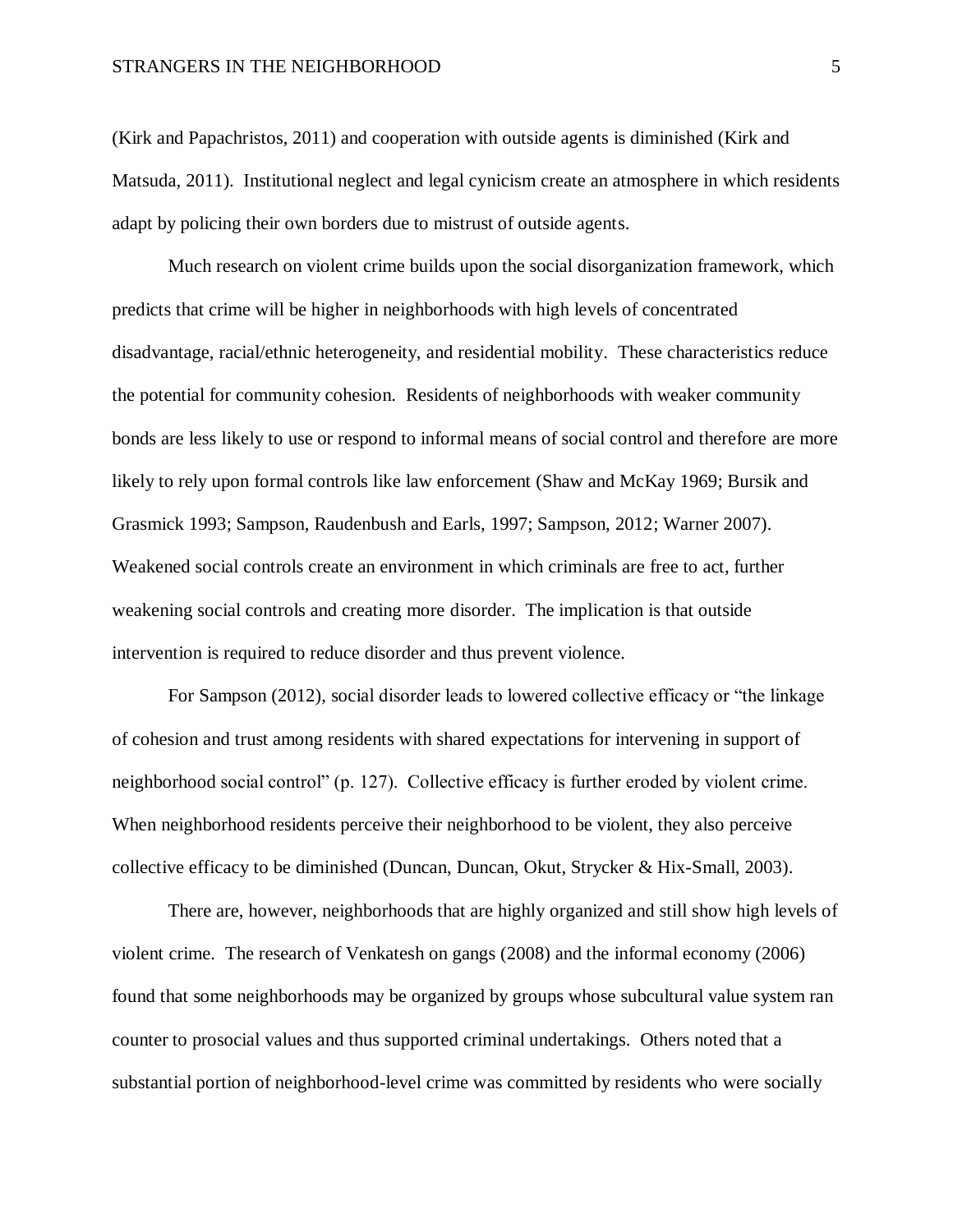embedded in the community and whose removal by incarceration may create a destabilizing effect on informal controls, especially as regards the mass incarceration of black men that led to single-parent families (Rose and Clear, 1998; Alexander, 2012). The system of network exchange and resulting obligations may also serve an organizing effect while increasing the social capital of offenders, thus shielding them from informal social controls, something that Browning, Feinberg and Dietz (2004) referred to as negotiated coexistence. Moreover, quantitative research from New Orleans has shown that in-group (or bonding) social networks are associated with higher levels of violent crime, while out-group (or bridging) social networks are associated with lower levels of violent crime (Weil et al 2019). That is, consistent with Wilson's (1987) theory, social ties may be strong within a high crime neighborhood, but those residents tend to be socially isolated from other parts of the city. Thus, some high crime neighborhoods may experience strong social cohesion, but with a different set of subcultural values forged in the crucible of institutional neglect and legal cynicism, and disconnection from lower crime neighborhoods.

Anderson (1999) described a complex interplay between prosocial and subcultural values, proposing that neglected neighborhoods may be organized by values that are "sanctioned primarily by violence and the threat of violent retribution" (p. 134) which become normative as greater numbers of urban youth adopt subcultural values to assure survival on the streets. Subcultural values are vehicles for establishing social identity, respect and control (Kubrin 2005); are predictors of neighborhood violence for African American youth (Stewart, Simons & Conger, 2002); and correlate to a neighborhood's violent crime rate (Kubrin and Weitzer, 2003). Systemic neighborhood marginalization negatively impacts social institutions regulating norms and behaviors thereby creating conditions under which communities resist institutional controls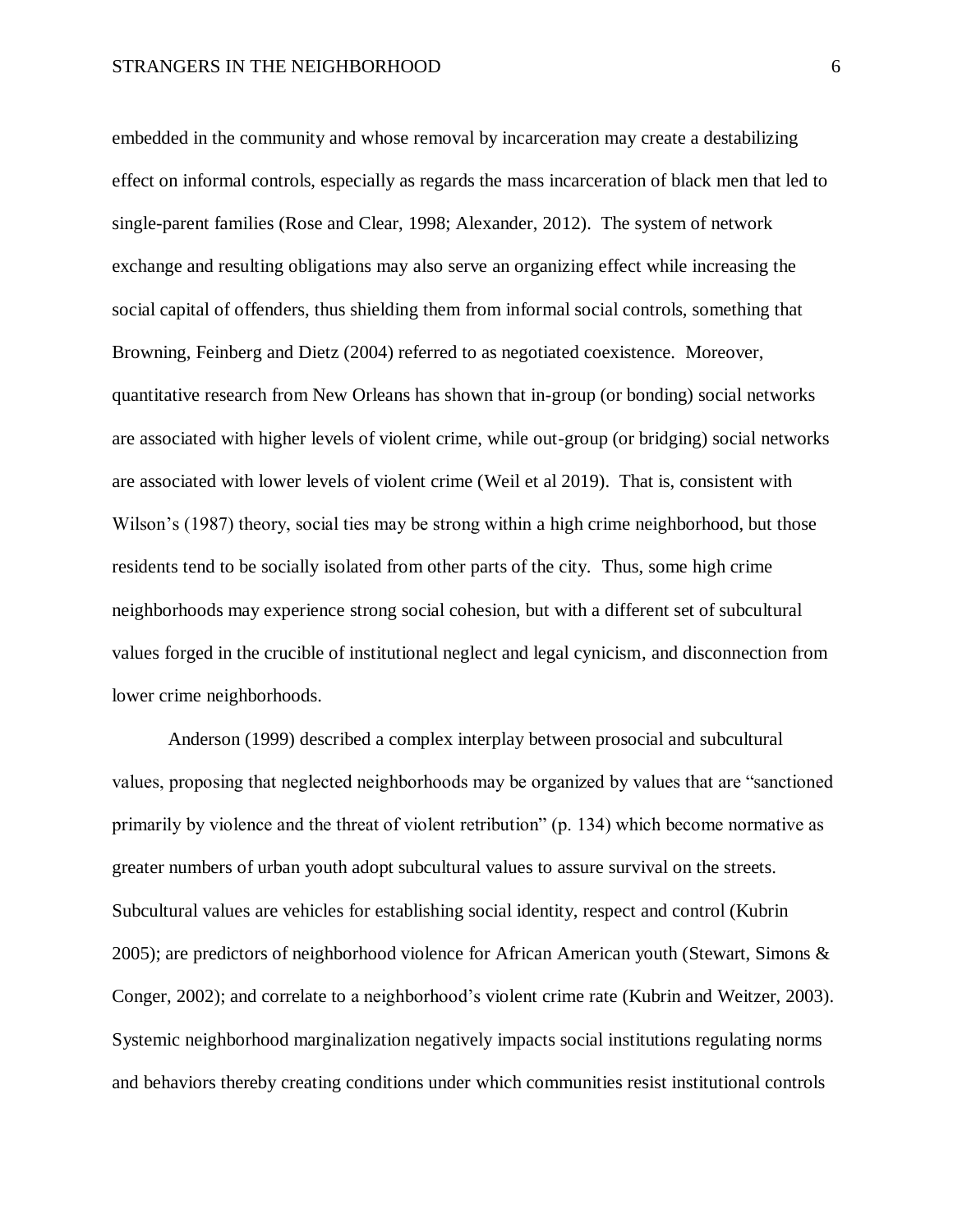(Messner and Rosenfeld, 1997). When residents trust formal control agents they are more likely to exercise and enforce prosocial values (Silver and Miller, 2006), but when trust is low residents may adopt "a cultural orientation in which the law and agents of its enforcement are viewed as illegitimate, unresponsive, and ill-equipped to ensure public safety" (Kirk and Papachristos, 2011, p. 1191). Isolation and marginalization by formal power structures creates a vacuum in which subcultural values proliferate and where trust of outside agents is diminished.

Carr (2003) offered a modification of the social disorganization approach in his description of a "new parochialism." He argues that while social cohesion has declined in many neighborhoods, residents can still enforce informal social control and reduce crime by having their neighborhood organizations partner with city and law enforcement officials to shut down gathering places where illicit activity and violence occur. As we will see, this strategy is relevant for Hollygrove because shutting down a local bar produced one of the most successful actions that residents took to reduce violent crime in the period under consideration.

Much of this theory was developed in the context of Northern cities like Chicago or Philadelphia, but New Orleans presents an important variant of this picture. Lower income minority neighborhoods in Southern cities like New Orleans often have strong internal social networks, large extended families, residential stability, and a strong cultural identity. This internal social cohesion was not always transferred from the South to Northern cities in the Great Migration (Stack 1974). Thus, the social displacement described in Northern cities may contrast with greater internal social cohesion in Southern cities like New Orleans. Yet this social cohesion often coexists with high levels of violent crime and distrust of outsiders, both of lower income minorities from other neighborhoods and of higher status political and law enforcement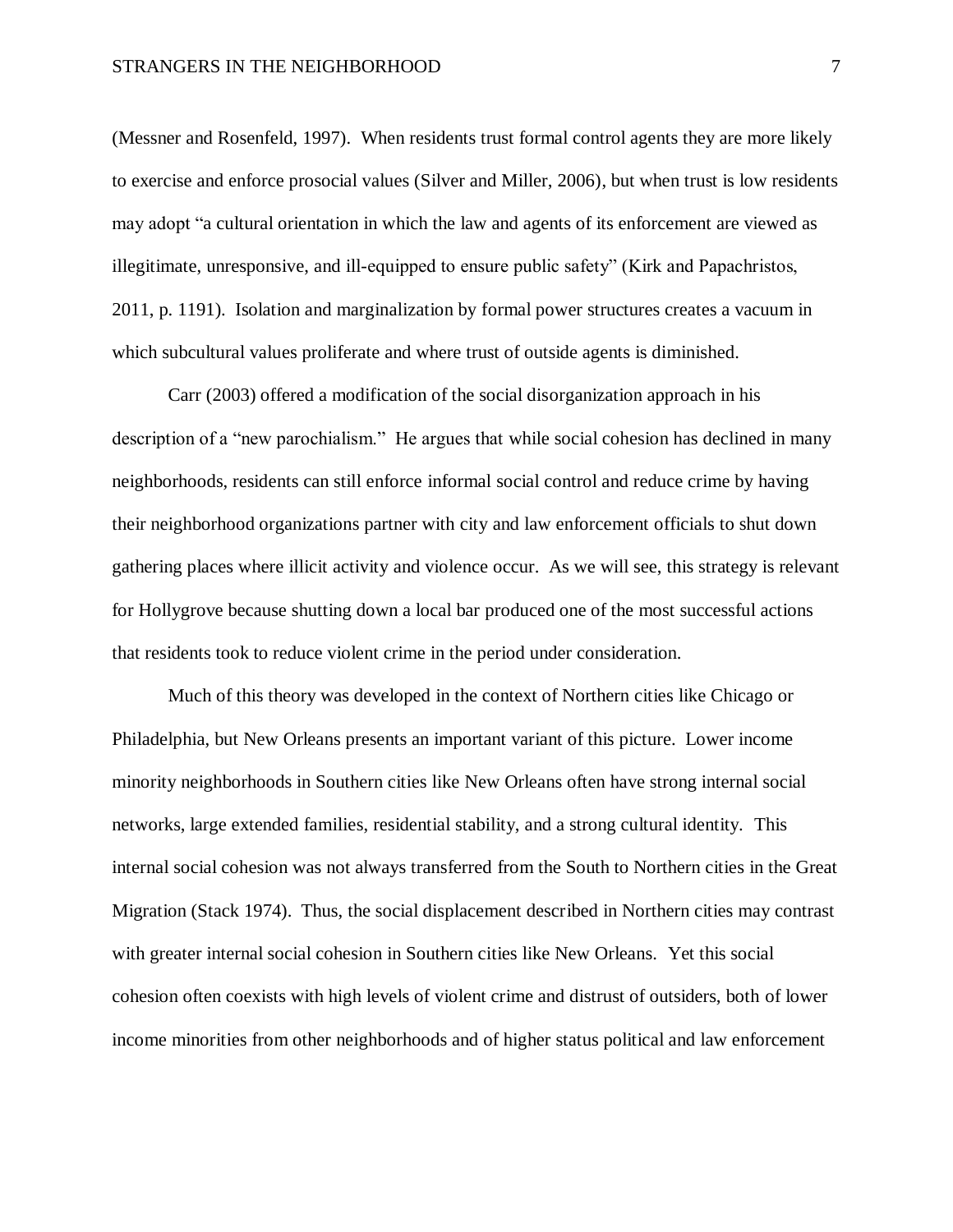authorities. This reflects Lofland's (1998) conclusion that those who are familiar are perceived as less dangerous than those who are strangers.

Thus, marginalization and social isolation may have somewhat different sources in a Southern city like New Orleans than Northern cities. Paradoxically, residential segregation was historically lower in Southern cities like New Orleans than Northern cities (Campanella 2006, p. 313). Jim Crow laws kept Southern African Americans socially and economically subordinate, but did not necessarily separate them residentially. The white flight that followed school desegregation in the 1960s increased residential segregation in the South and heightened the marginalization and social isolation that already existed, but it did not necessarily reduce internal family and neighborhood cohesion as in the North. Yet if Northern and Southern cities may have differed in the strength of in-group bonding social networks, they may have both experienced similarly low out-group bridging social networks. That is, they shared similar marginalization and social isolation from the rest of their city, but for different historical reasons and with different degrees of internal social cohesion.

Indeed, New Orleans' crime rates have historically been very high by national standards, which Adler (2015) and Voigt, Harper, and Thornton (2015) attribute to a history of discrimination and inequality. Thus, while Wilson (1996) notes the importance of deindustrialization for social dislocation in Northern cities, employment opportunities for New Orleans African Americans had been severely limited even before the decline of employment at the port and in the comparatively small industrial sector. Here too, marginalization and social isolation may have been shared causes of violent crime in the Northern and Southern cities, while neighborhood social cohesion may have differed between the regions.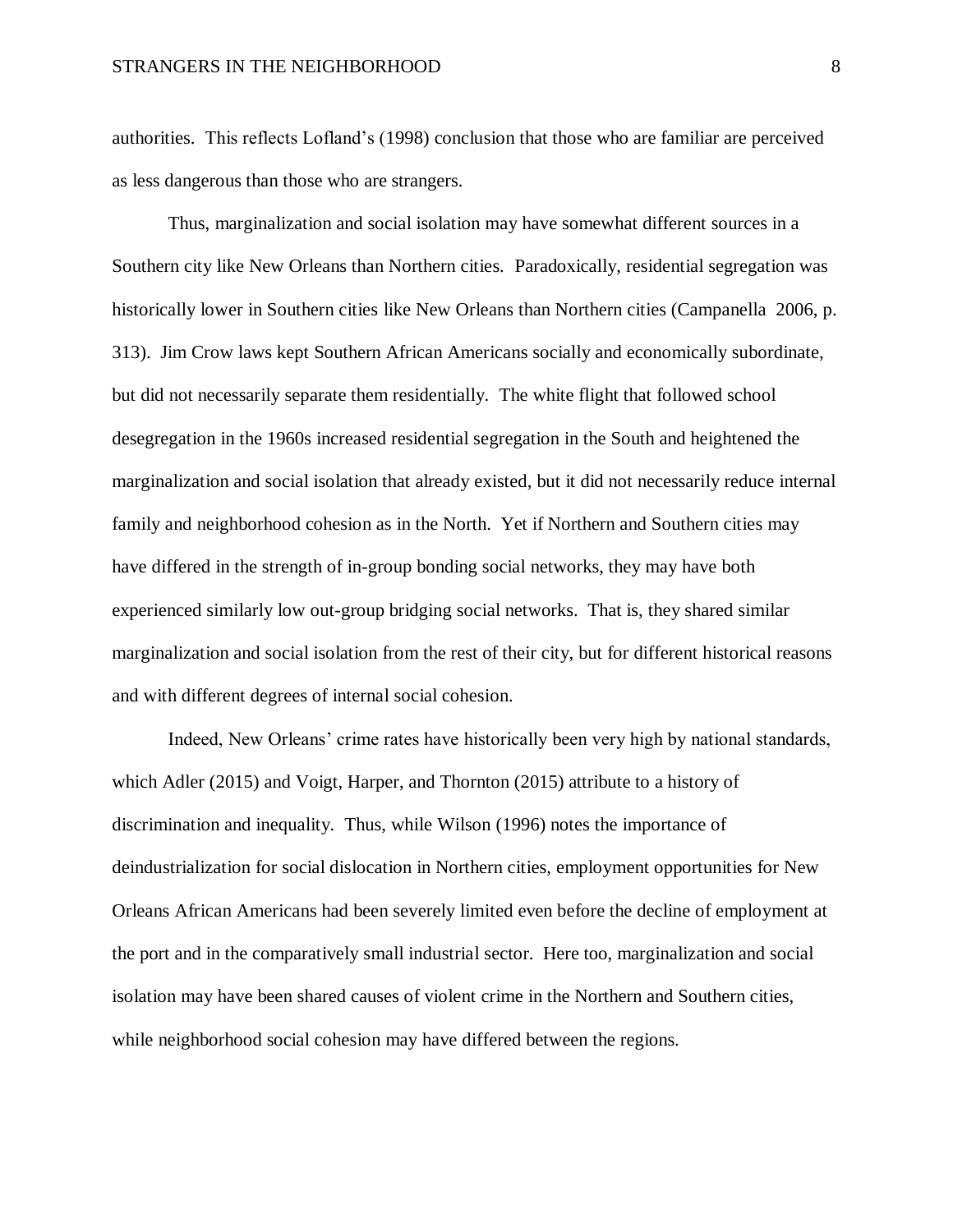Finally, Hollygrove residents' defensive posture against perceived danger from outside the neighborhood may have somewhat different sources than scholars' descriptions of neighborhood defense against danger in mostly Northern settings. Thus, Suttles (1968) and DeSena (1990) describe defense of neighborhood boundaries in the context of ethnic competition for residential space in multi-ethnic cities; and Pattillo (1999) describes middle class black defense against lower income African Americans in adjoining neighborhoods. By contrast, New Orleans has long seen violent competition among lower income African American neighborhoods, and the situation in Hollygrove also presents much lower racial or class differences than these Northern studies. Likewise, Merry's (1981) descriptions in a Northern city of the dangers that neighbors perceive of each other also crosses race and class lines, and are notably absent among the lower income black neighbors she describes. Again, perceptions of danger among Hollygrove residents concern, first, similar lower-income blacks from different neighborhoods, but second, also higher status city and police authorities.

Thus, the situation we describe in New Orleans differs in several ways from accounts in Northern cities, except in one crucial respect. New Orleans resembles other cities in the marginalization and social isolation of its lower income African American neighborhoods from the rest of the city. That is, all these neighborhoods have in common low levels of bridging social networks. Reducing this social isolation by building bridging networks may be one of the most viable strategies open to these neighborhoods. As we describe below, such a change was catalyzed in Hollygrove during recovery efforts after Hurricane Katrina, and it required a true partnership between neighborhood residents and outside change agents: it could not be imposed from the outside or from above.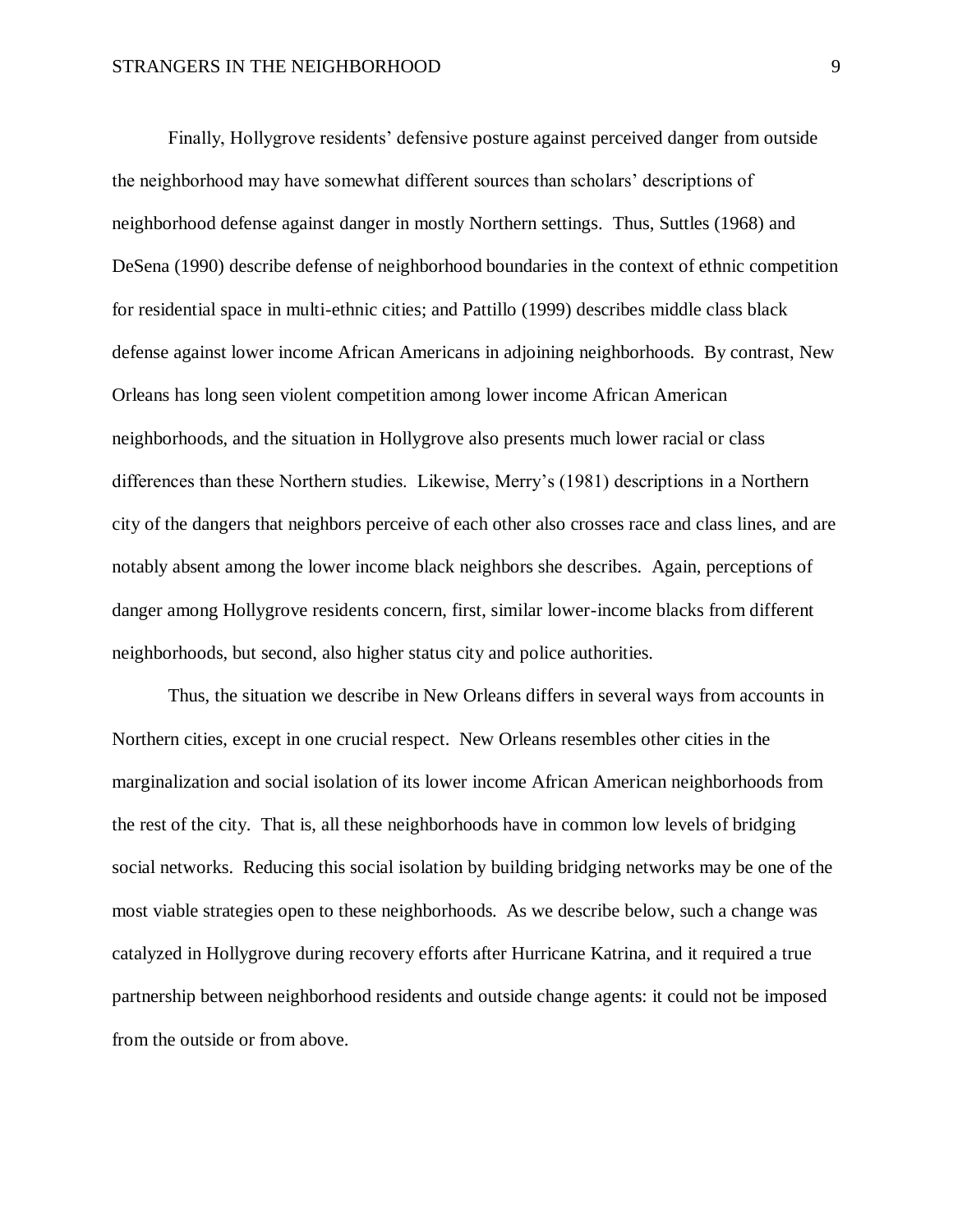# **Research Question**

The central question of the present study is: "What factors at the local level, from the perspective of local residents and key community leaders, contribute to high levels of violent crime in the Hollygrove neighborhood of New Orleans?" Rather than studying violence from a quantitative, macrosociological perspective that aggregates data from multiple communities, the study seeks to approach the issue from the viewpoint of those whose lives were most affected by neighborhood homicide and routine violence found in a single socioeconomically disadvantaged community, seeking to understand local knowledge frequently overlooked in criminological research. The goal is to bridge the gap between macrosociological research and the daily, lived experiences of those who cope with violence daily at the neighborhood level.

# **Design and Methods**

We use an ethnographic approach in this study, a qualitative research design with roots in cultural anthropology conducted in the early  $20<sup>th</sup>$  century (Creswell, 2014). From an emic perspective, or "taking on the point of view of those being studied" (Babbie, 2013, p. 301), this study followed the ethnographic tradition of understanding neighborhood violence through residents' stories. Beginning with a single homicide that occurred near one of the neighborhood's crime hotspots, the study used snowball sampling to gradually expand outwards from the initial violent hotspot, to immediately adjoining neighbors, to nearby blocks, to residents more distant, to community leaders, and ultimately to city officials who understood the community, including law enforcement officers, political figures and civic leaders.

# **[Insert Figure 1 about here]**

Because a neighborhood social milieu has many elements that are visible primarily to insiders (Guest, Namey & Mitchell, 2013) data collection employed qualitative, in-depth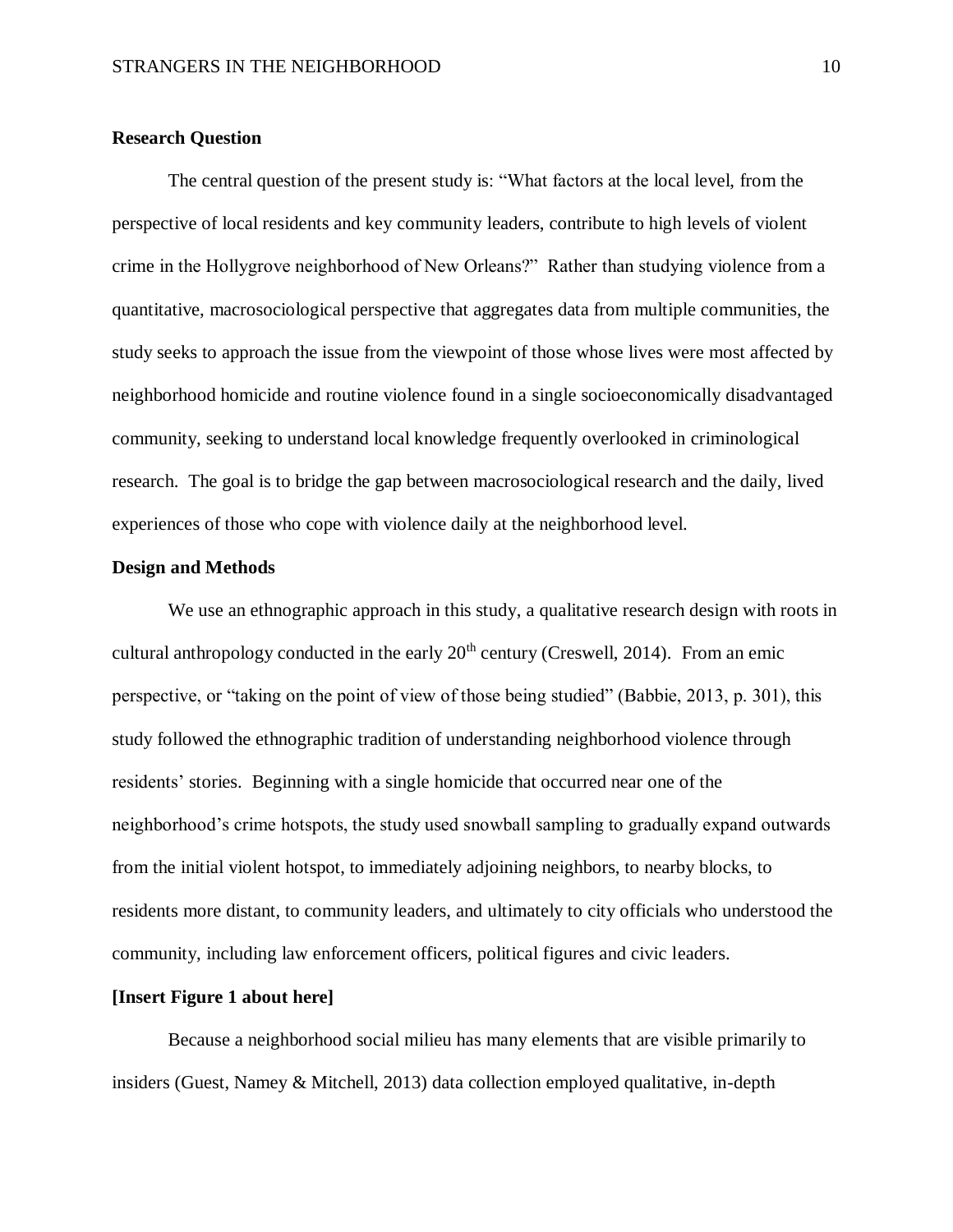interviews and focus groups in order to "understand themes of the lived daily world from the subjects' own perspective" (Kvale & Brinkmann, 2009, p. 24). Snowball sampling, "a process of accumulation as each located subject suggests other subjects" (Babbie, 2013, p. 191), was employed to identify potential informants. As can be seen from Table 1, these provided a diverse sample in terms of age, race, and gender, similar to the community's makeup. Data collection occurred between July and September, 2015 and included 25 in-depth, semi-structured interviews conducted with informants ranging in age from the early 20s to senior citizens who resided in the community for many years, plus three resident focus groups, the first with a group of three males in their early 20s, the second with a group of seven neighborhood senior citizens, and a third with a group of six community leaders actively engaged in community development. Interviews were recorded either in the homes of the participants or in community spaces (a senior center and a youth-serving community center). To provide a broader perspective, several interviews were conducted with non-residents, including two high-ranking police officers, two political appointees of the Mayor, and the neighborhood's elected City Councilperson; these interviews occurred in the participant's offices.

## **[Insert table 1 about here]**

The initial interview took place with the surviving family member of a homicide victim, a widow in her mid-20s whose common-law husband was shot and killed leaving her to raise their five-yearold son as a single mother. She resided one half block from the corner store where many of the neighborhood's murders occurred and was also raised in a home across the street from the store. Because the lead researcher grew up in Hollygrove and served as executive director of a community center there, he had unusual rapport with acquaintances who lived within a block or two of the corner store, forming a second circle of interviewees. Suggestions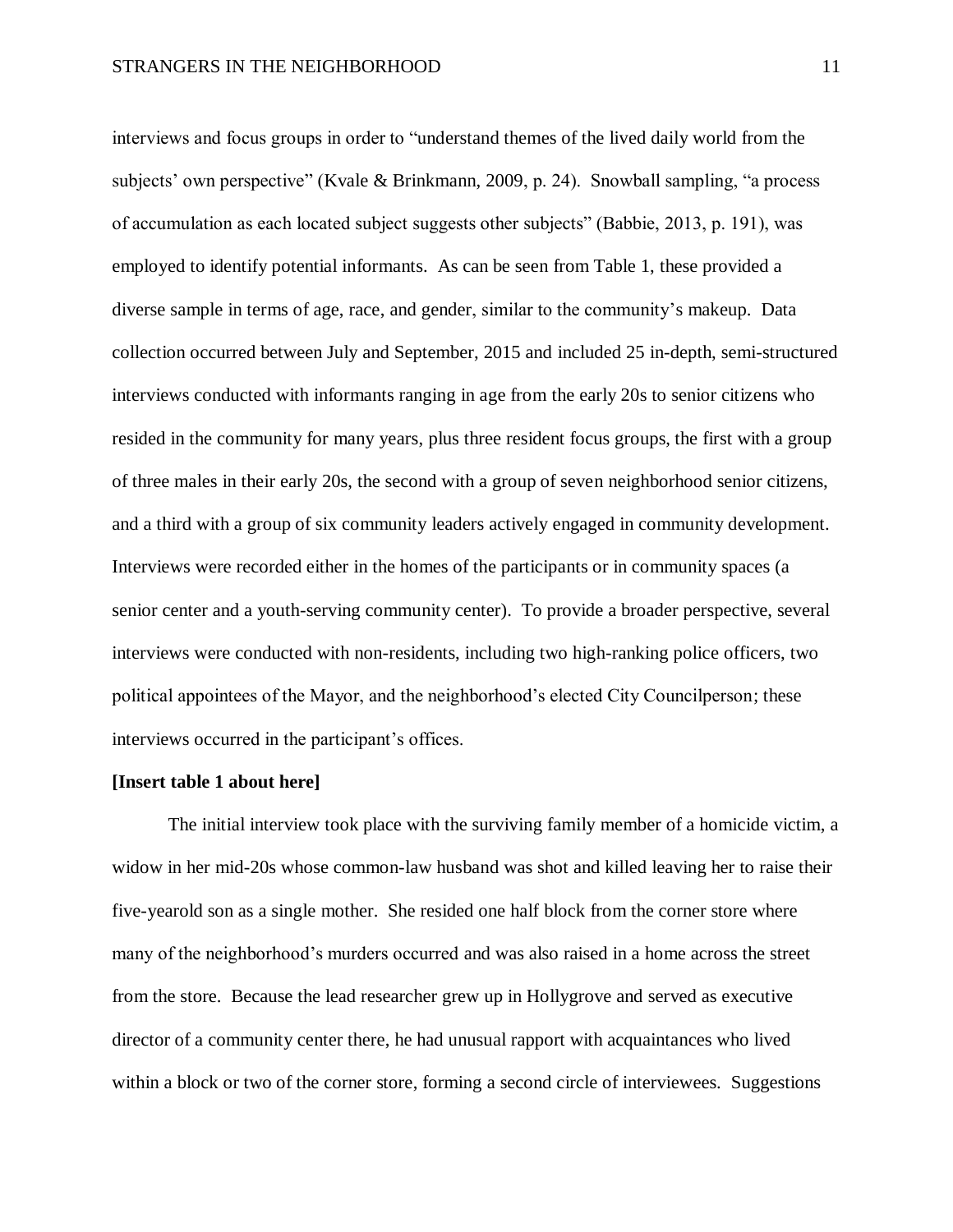by these interviewees led to third circle of residents living farther away, which allowed for a broader perspective of life in the community. The primary researcher's connections to nonresident leaders with unique knowledge of Hollygrove provided the fifth circle of interviews. Finally, focus groups supplied information from groups beyond the snowball sample, broadening the data provided by individual participants.

Creswell (2014) proposed several strategies to assure data validity in qualitative research upon which this study relied, including data triangulation, data checking by respondents, and oversight of the data collection process by outside observers, including three University of New Orleans professors in the Urban Studies department and one Tulane University expert on violence. Data reliability was implemented by taking detailed field notes, using a high-quality recording device, verbatim transcription and re-checking of interviews (Creswell, 2013), and by creating memos to define codes and the process by which they were used (Creswell, 2014). Data was hand-coded using deductive, inductive, and in-vivo codes (Saldana, 2013). Beginning with line-by-line descriptive coding for a first pass, we compiled 224 raw codes. A second pass aggregated these by similarity into 177 meta-codes. From these, two themes emerged that become findings for the current study: Outsiders as Invaders and Outsiders as Agents of Change. These will be explored in the next section. A specific example is a quote from a former drug dealer, "they started letting all the young people come back here, they'd come from all over, everywhere." This was initially coded as "people who don't belong," but on the second pass became "outsiders who cause trouble" and then became a subtheme of "outsiders as invaders." **Findings**

At the time of the study, Hollygrove experienced a long history of abandonment by the city's power structures, creating a climate in which residents concluded they must fend for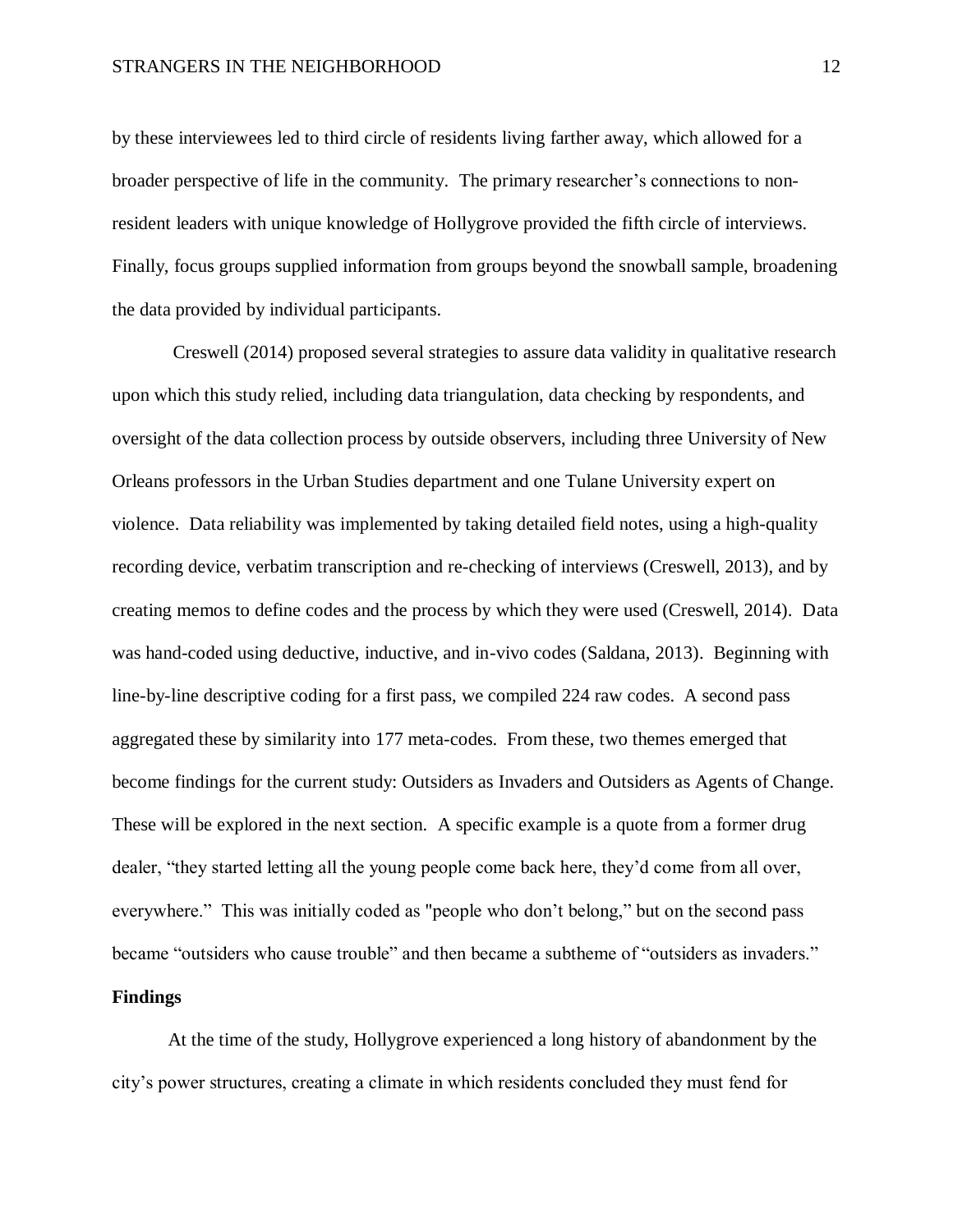themselves. The resulting cynicism led to a perceived need to differentiate between those who were "from" the neighborhood and those who were not. Strong internal bonding networks became an important facet of maintaining neighborhood order and safety, while limiting the neighbors' ability to create bridging networks externally. On one hand the ability to distinguish between insiders and outsiders allowed residents to more readily differentiate between safe people and troublemakers. On the other, it constricted opportunities for an influx of new people and ideas that could facilitate new opportunities for change. The perceived need to rigidify neighborhood boundaries was most pronounced when residents experienced low bridging relationships and high levels of marginalization. When the community later experienced increased social capital and the capacity to enact bridging networks, boundaries became more diffuse. Tension existed between the need to protect their neighborhood against invaders with bad intentions and the need for those who could bring much-needed resources to help them emerge from their marginalized condition; it was not always easy to determine which outsider actors were negative and which were positive.

Experiencing what Wacquant (2008) has defined as advanced marginality, Hollygrove extended this "us versus them" to formal power structures such as the police and city government. Two New Orleans Police Department (NOPD) officials described law enforcement's relationship with the community as "an occupying force." A city government leader, describing a potential rebuilding project in the neighborhood, tearfully recounted her experience of "the pain for the first time of black people who have lived a life of being lied to, to the point where they would insist on leaving an unusable community center in place because they thought the dollars to replace it would be stolen from them." This mistrust had deep historical roots based upon cynicism developed in the face of structural and institutional neglect.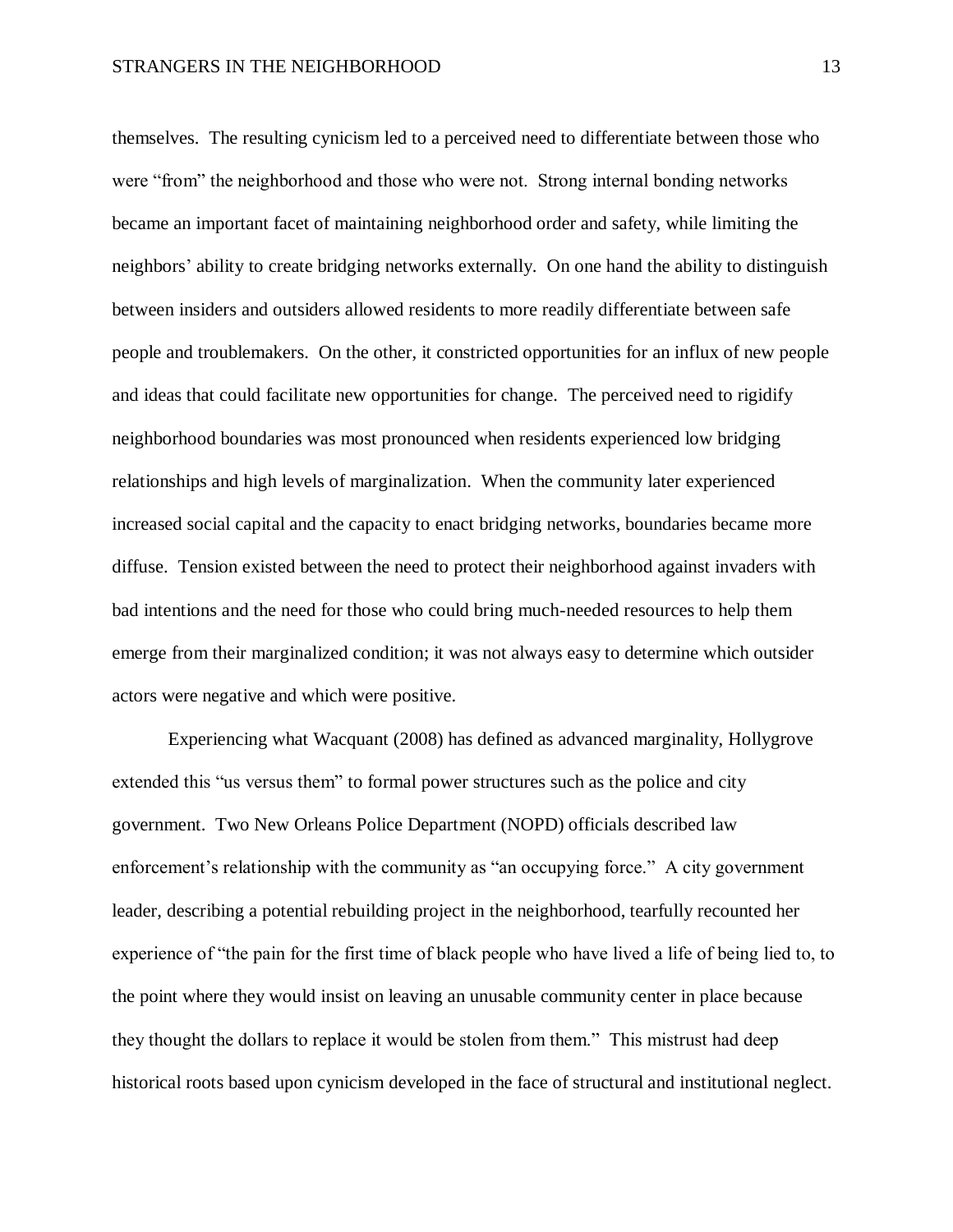This distrust extended to renters entering the neighborhood who were not thought to share residents' concern for the community. Neighbors perceived a need to defend themselves against individuals who did not care for their property or who caused violence, something that became more pronounced in the immediate aftermath of Hurricane Katrina. The widespread devastation of the community's housing stock led to significant abandonment by longstanding residents who had evacuated and decided not to return. Tameka, a long-time homeowner noted: "a lot of people from before didn't return but a lot of new families, new people are coming to the neighborhood." The challenge residents faced, according to Dr. T, a physician, was that newer residents "don't seem as concerned for the community as the older senior citizens do." There was a widespread sense, according to many participants in the study, that newcomers were not concerned about the safety and well-being of the community and thus were not to be trusted.

Thus, residents perceived two types of mistrusted outsiders, and their first response was to defend the neighborhood against them. The first group was "invaders," new neighbors who did not share a positive interest in Hollygrove's well-being. The second was "changers" who brought new ideas for neighborhood improvement. While invaders were universally perceived as negative, changers received a mixed review, especially in light of positive developments that occurred in Hollygrove after Katrina.

Hollygrove was once an intermixture of working-class Italians and African Americans built upon a former plantation. The white flight of the 1970s transformed the neighborhood, leaving behind abandoned businesses, producing a plethora of absentee landlords, and changing the racial mix of the community. Freeman (2006) described such communities as "neighborhoods excluded from the mainstream of American life" (p. 188), places set apart by abandonment of those with means and the businesses that served them. Massey and Denton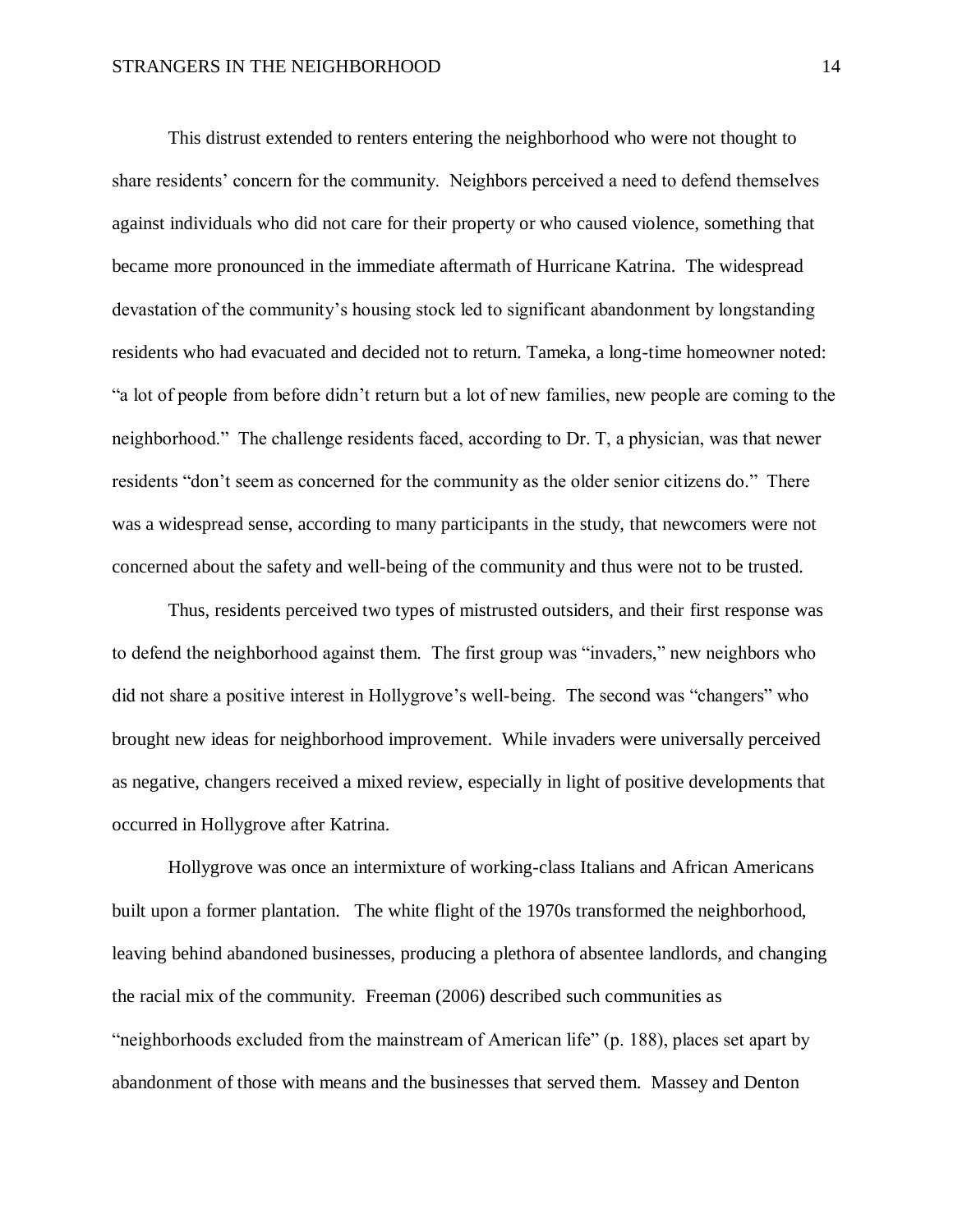(1993) concluded that marginalized communities like Hollygrove represented "the key

institutional arrangement ensuring the continued subordination of blacks in the United States" (p.

18). Sampson (2012) noted that "the racial inequality in the American city cannot be understood

absent a direct consideration of the role of spatially inscribed social advantage and disadvantage"

(p. 373). Charles described Hollygrove's period of white flight and his perception of the impact:

It used to be pretty much mixed…now it's predominately black. They used to have black and white people back here but it got so bad with the drugs and the dog-eat-dog mentality that people moved away…I guess they didn't want to be in that type of environment. [It] tends to put you in the frame of mind that you always on the defense, you know, you always watching yourself.

His statement described both the defensive posture of the neighborhood vis-à-vis violence and its

connection to white flight.

In the 1980s the crack epidemic exerted a strong negative impact on Hollygrove. The

focus group of 20-something males connected this to neighborhood violence:

- M2: Once crack cocaine came, it had messed up a lot of black communities.
- M1: ... once this got into the neighborhood they started fighting to rob you and that's when people started robbing, started robbing with guns.
- M2: Yeah, you're talking about the crackheads, like, when habits changed, at first when they wanted the drug they might...
- M1: (interrupting) Like in the late 80s, early 90s, that little 10-, 12-year era was when everything just sunk into this…
- M2: If you go up to any black man who's really conscious of the problems that's going on in cities across the world, he's going to name crack cocaine as one of the main reasons.

Highly addictive and relatively inexpensive, crack cocaine played a role in neighborhood violence, creating a highly lucrative market. Bourgois (2003) addressed the 1980's advent of the urban crack epidemic by concluding the drug "tapped directly into the entrepreneurial urge that is such an integral facet of the American Dream" (p. 75). Neighborhoods like Hollygrove, he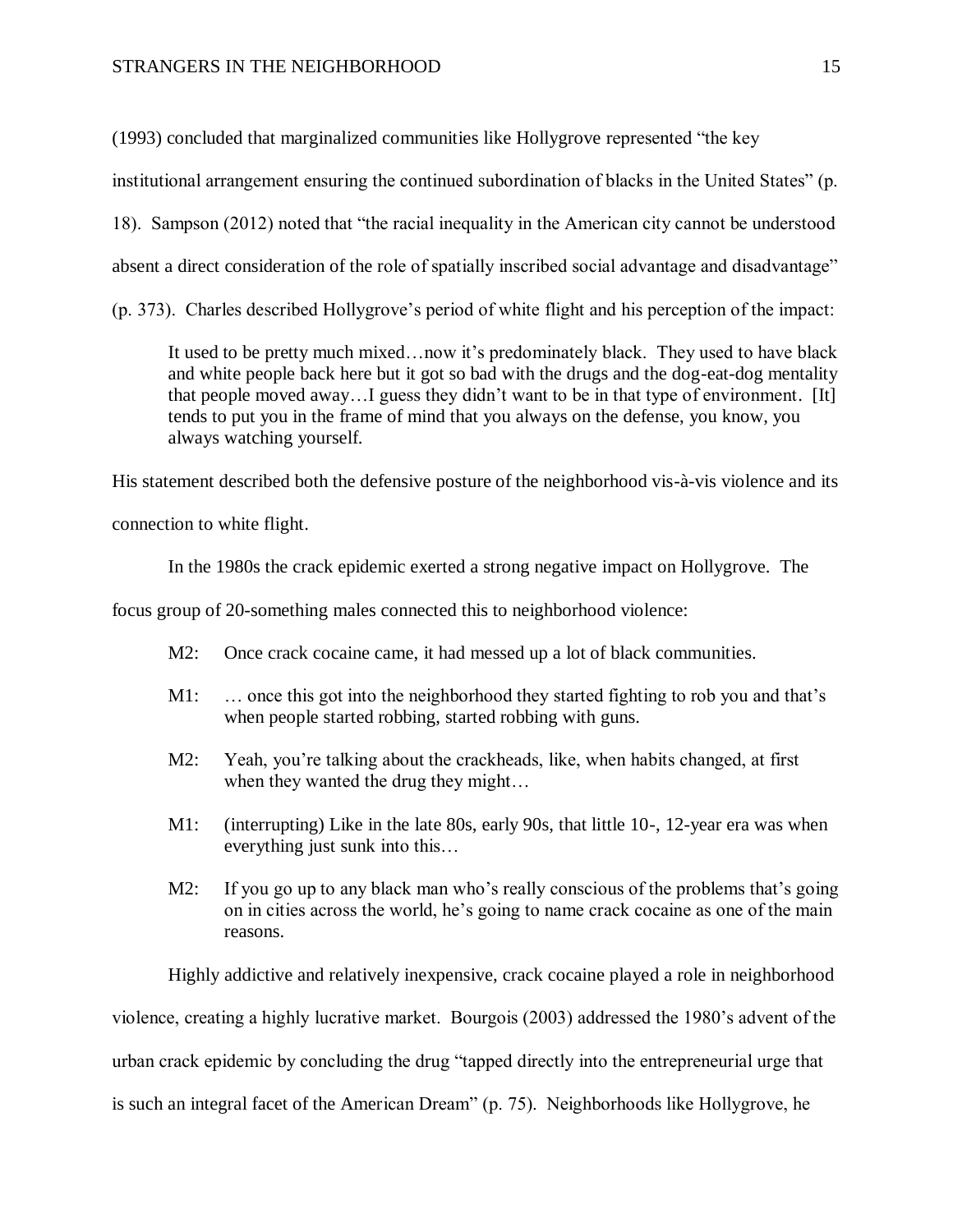noted, were economically and socially marginalized due to "the restructuring of the world economy by multinational corporations, finance capital, and digital electronic technology, as well as the exhaustion of social democratic models for public sector intervention on behalf of the poor" (p. 319) which served to escalate inequality. In this context, concluded Anderson (1999), "crack has become a seemingly permanent fixture of life, and dealing is a way to earn a living even, for a few, to become rich" (p. 121).

One senior connected the influx of drug-related violence to the impact of the Vietnam war, citing the emotional toll of war, coupled with the wide availability of drug use to soldiers overseas, as another explanation for neighborhood violence:

During the Civil Rights era, people didn't have any kind of compunction about gettin' out there and riskin' the wrath of the Klan and all that kinda stuff. But Vietnam crippled a lot of people. And I think a lot of people got off on the violence, and they brought that back home with 'em. And that's when things really started. And then they'd bring drugs in like nobody's business.... they used to ship drugs into this country in bodies of GIs. I know . . . and then over there drugs were accessible. So I'm gonna make a junkie out you when I'm teachin' you to shoot and kill people. So, so Black men came back wounded by Vietnam in two ways: exposed to violence and more prone to violence and addicted to drugs and bringin' drugs back. And those two things came back to the neighborhoods.

An NOPD official, explaining the interconnection between drugs and violence, framed the issue

thus:

You can think about it one of three ways. If I'm buying or selling narcotics, I have to protect my business, which can result in violence. If I'm using narcotics, I usually make a lot of poor choices on a lot of levels that can also lead to violence. And if I'm not using it and want to break in, then I'm willing to use violence.

Martin, a neighborhood drug dealer, explained this from his perspective:

You sellin' \$20 grams and you making money. Off an ounce of good weed, like purple, could make you something like 5-something. So you boomin' off that. They see you steadily got clientele coming and you showing the love and they like, "This dude got such and such and such and such. He doin' this, that and a third, you know, let's go get him. And what you really isn't learning, you might find two ounces of weed, some mags and maybe eight or nine ounces in a stack, a stack is a thousand. Other than that you done killed somebody right behind something petty.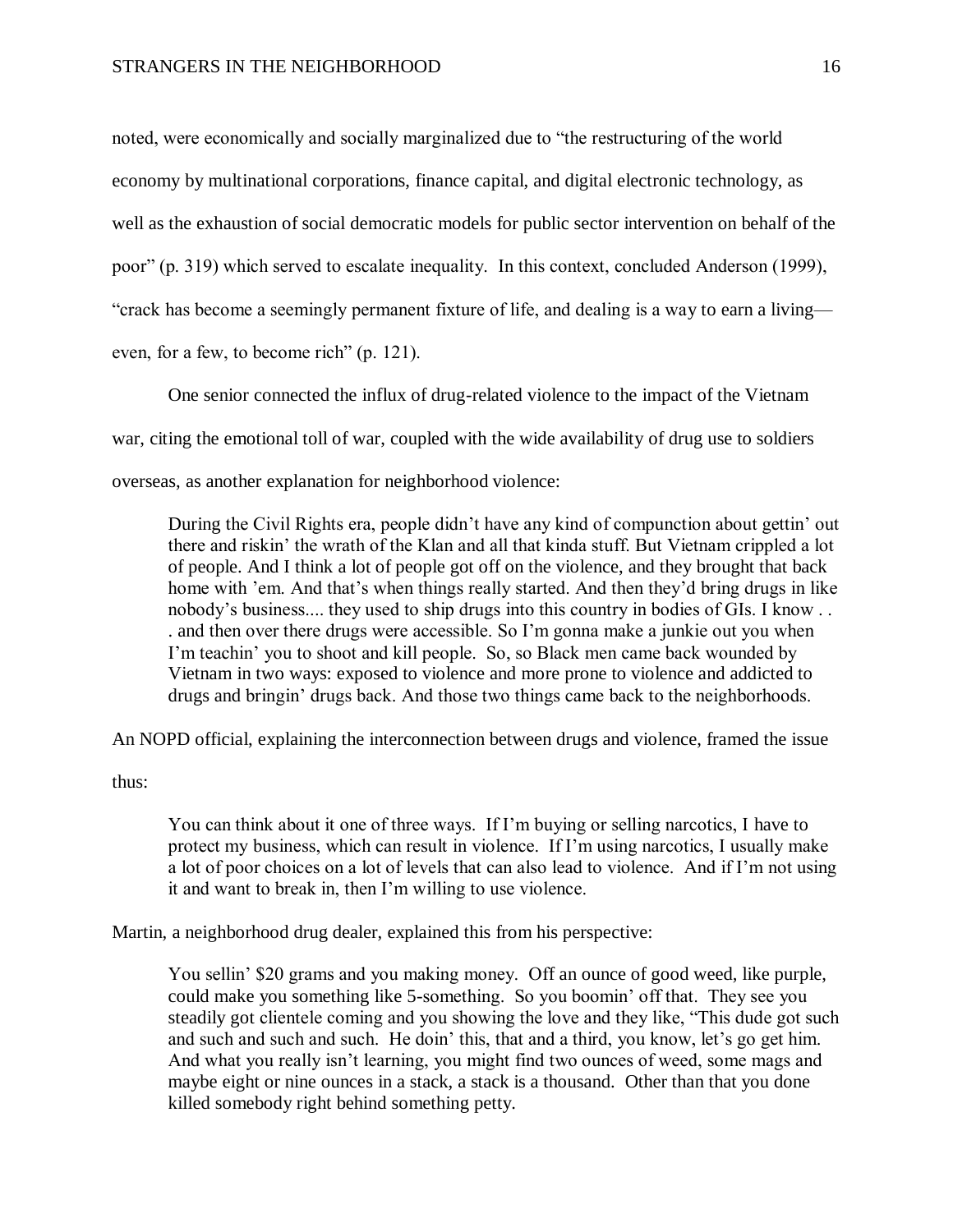An attempt to combat this was the Reagan-era war on drugs. Alexander (2012) contended that the battle was differentially waged in African American neighborhoods like Hollygrove, further marginalizing such communities. A city government official summarized the impact in Hollygrove, saying:

I begin to believe that so much of it is drug and turf related and that the war on drugs has created wars in our neighborhoods and among our community members. And the more I read, and the more I look at it, what we've done by so horribly criminalizing drug use is that we've driven it underground; we've created the market of illegal drugs, and people become criminals to keep their turf. And the way to keep your turf best is to be really, really violent so that people are afraid to challenge you. And then if people do challenge you, to be really violent in response. I think that's what we're seeing everywhere: violence over the drugs, violence over the turf, or violence to keep people afraid of challenging the turf.

The battle lines, with agents of formal control on one side, and neighborhood residents on the other, were unclear to residents, some of whom expressed a degree of sympathy for those living on the societal margins. Tameka, an African American homeowner in her 40's, opined a sympathetic view of dealers and users:

I think what prompts people to kill is drugs. Poverty, along with that goes unemployment. Sometimes it's just people trying to feed their families, you know, "I gotta rob because I need to feed my kids. I don't have money, I don't have a job." Sometimes it's a guy on drugs that's trying to get jobs and he doesn't have any money and he doesn't have a job. He can't hold a job cuz he's on drugs. So he's robbing somebody and in the process he might kills the person because the person either fought back or just happenstance.

Furthermore, police activity to combat drug-related violence resulted in cynicism toward the NOPD. One resident recalled this as a period when "our police department wasn't worth shit 'cause they had a whole lot of crooks in the police department…a whole bunch of rednecks." A young male angrily suggested "they don't care about me, f them too." The result of the war on drugs, suggested officers, was that police were seen more as "an occupying force" than as allies in violence prevention. Thus, by the time Hurricane Katrina brought widespread devastation to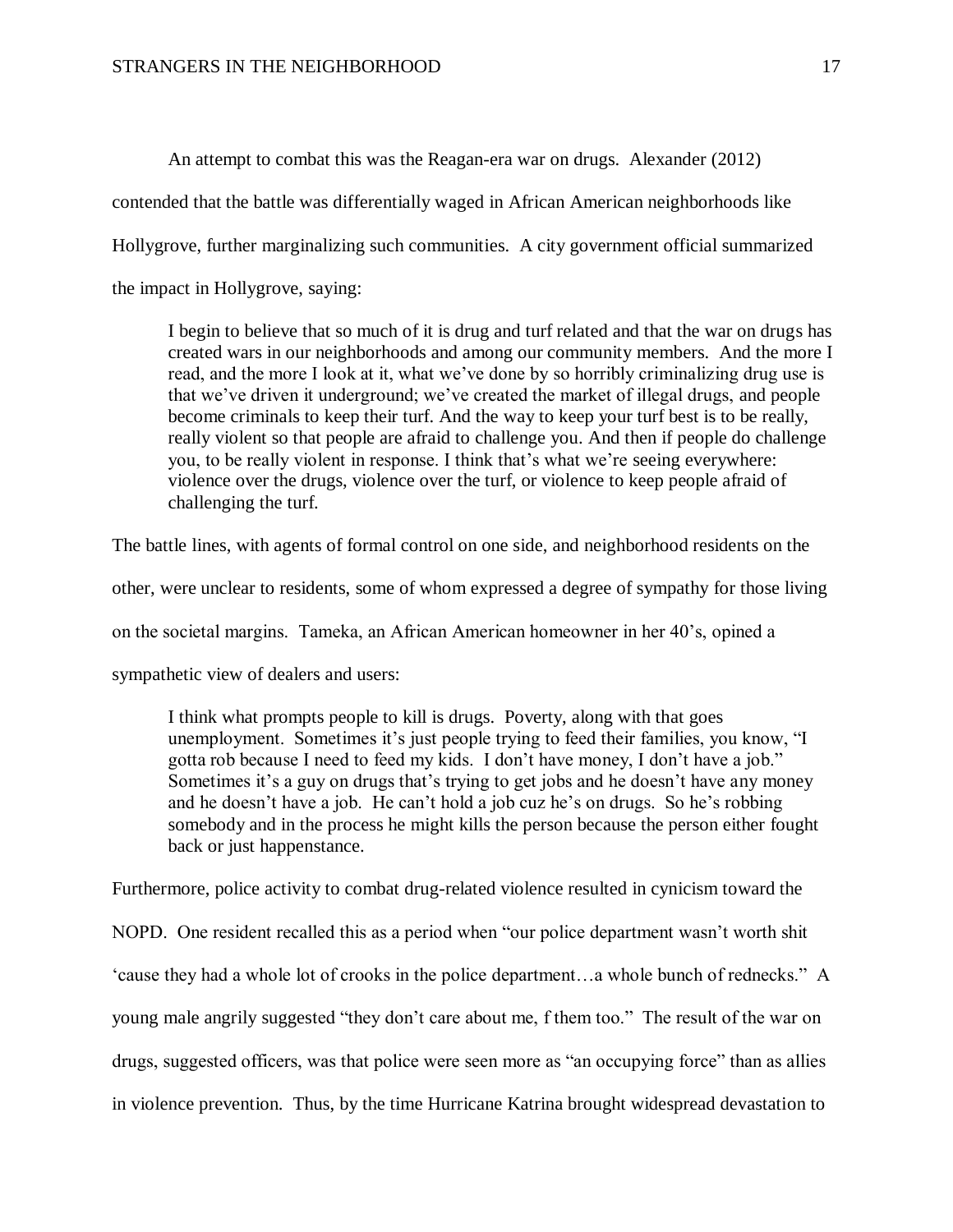the Hollygrove community, the marginalization and lack of social capital experienced by neighborhood residents resulted in a deep mistrust of outsiders and a perceived need to defend their community from encroachment; bridging networks had widely deteriorated.

At the same time, many long-term residents maintained strong bonding relationships within the community. These ties proved a mixed blessing. On one hand, they helped residents defend the neighborhood against perceived threats; but on the other hand, they impeded the development of ties to outsiders who could bring in needed resources. Phil described internal bonding in light of personal friendships:

I think most of that stuff [violence] be people from out of the neighborhood coming through the neighborhood. Now you take guys like me and Joe…like Robert and all that. Man, we just like to get together and have fun, you know, and take care of your families and stuff like that.

A member of the senior focus group contrasted her perception of positive internal networks with outsiders who brought violence:

we were socializing during the week and they had crawfish boils and all like that, just to get business and stuff and everybody got along fine and I'm thinking the most problems started like when… some of them came around here along with the drugs and stuff, that's what started all the commotion. And then they kept congregating around here at Big Time Tips…that's when all the killing started too, it looked like it was one a week; every two weeks somebody was getting killed, I'm thinking that was the turning point

However, the internal bonding, coupled with distrust of outsiders, contributed to a

perceived need to internally protect the neighborhood against violence. A 20-something lifelong community resident and college student, whose brother had been arrested for armed robbery observed: "I feel like violence, gun violence in black communities is something that has been structured, it has almost been formulated, you have an oppressive system," later adding "you're in a neighborhood, you don't have rights, you have to fend for yourself." Her conclusion was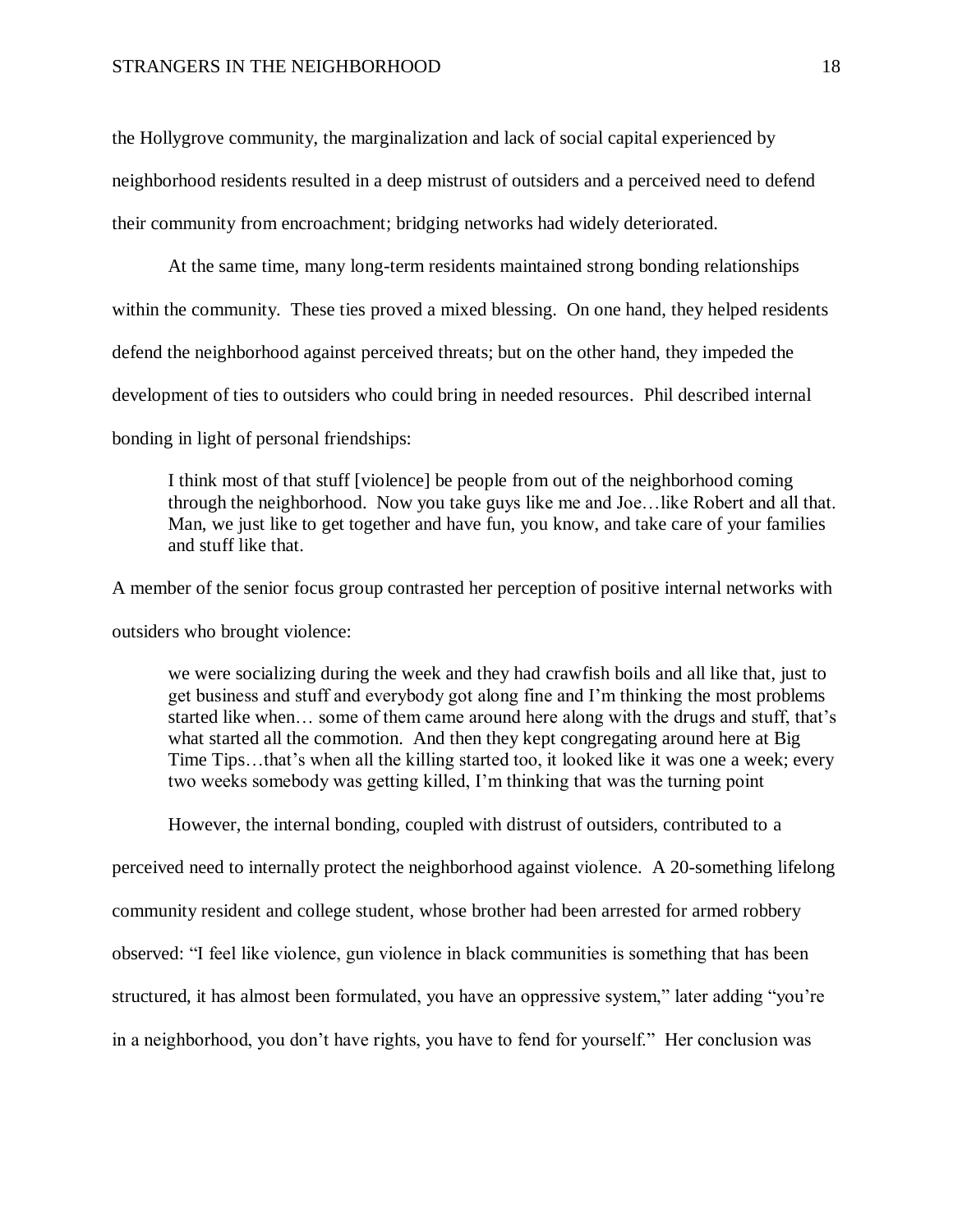that in the face of abandonment, residents of communities like Hollygrove were left to defend themselves.

Katrina's floodwater inundated every Hollygrove home, necessitating complete evacuation of the community over several months. The first to return were homeowners with a vested interest in seeing the neighborhood rebuilt better than before, many of them retired senior citizens with a long history in the community and without school-age children enrolled at schools at evacuation sites. Later residents would include those who had not lived in Hollygrove previously, including residents displaced from public housing complexes. Considered outsiders, they were distrusted and thought to be a source of neighborhood violence. Likewise, outside agents committed to the neighborhood's rebuilding and improvement were also met with initial distrust and resistance. When bridging networks and increased social capital improved, however, residents were able to effectively bridge networks with outsiders to envision and enact a significant violence-reduction strategy. In other words, Hollygrove's historical marginalization created conditions under which both strong internal bonding networks and high violence coexisted. As the community was able to network externally, bridging to outside agencies and resources, violence was decreased in a portion of the community.

## *People from Outside the Neighborhood: Resident Perceptions of Invaders*

Residents categorized tension between insiders and outsiders in two ways: first, between stable homeowners and post-Katrina, transient renters; secondly between long-term residents and those thought to have come to the neighborhood to cause harm. One longstanding homeowner connected danger to renters unacclimated to neighborhood mores:

the areas that are more dangerous probably are the people who are renters. The few people that you have back here that own their home, I'm thinking they're the safer areas. I probably would have to say that those people are renters, haven't lived in the neighborhood that long like some of us have. And you know, it goes back to the same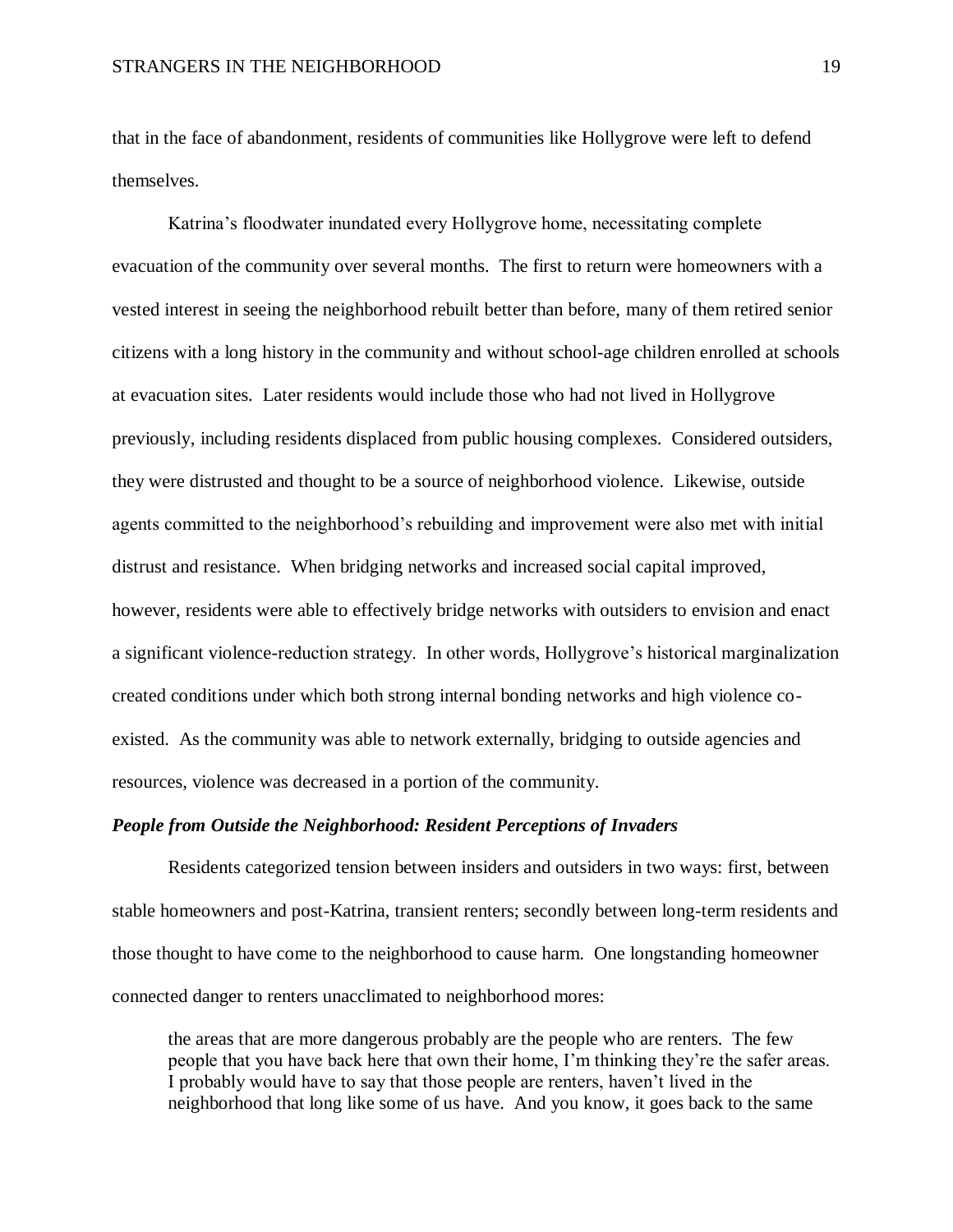thing, the parents start out on Section 8 or whatever and the children kinda follow in their footsteps because they think that that's okay and that's the way it should be.

Other homeowners with longevity in Hollygrove expressed concern about an influx of new renters displaced from public housing closed after Katrina and replaced with mixed-income properties. Gardner, Irwin and Peterson (2009) found the federal government's HOPE VI program had begun to enact "highly punitive policies to 'manage' people who remained in public housing, including a community service requirement and a 'one strike and you're out' policy that set stern rules on residents' behavior" (p. 104). In the following exchange of seniors from a focus group the members expressed this sentiment:

- S1: These are places that they brought people from other areas and put them back there. There are times when they have parties and they have all this loud music, oh 10 or 11 o'clock at night and all like that and my neighbor say, "Oh this is not a project, this is my home," and she called and reported and I haven't heard that noise since then. So it's the outsiders, people that are invading, the young people that are invading the neighborhood that's…
- S2: My cousin live in Hollygrove and have a party for my seven-year-old by my cousin house, so all the rest of the kids they know my (indistinguishable) and they having a party because they can't have it where they live in...
- S3: (interrupting) in those new projects.
- S2: (resuming) in the new projects, they cannot have it. So if your cousin live in Hollygrove but she say, "Oh, you can come and have a party in the yard," so people migrate to the party. And when they have a children party, it's an adult party anyways. So they goes to two or three o'clock in the morning, although the children are asleep somewhere… they can't have it in the project 'cause they knew they'd get put out.

These invaders were considered disruptive to the quality of life, and a precursor to trouble. The

transience of such renters was considered problematic, as expressed by 20-something

homeowner Eldridge:

…it's just a certain types of people that live in those areas. A lot of people rent properties and stuff like that and it's a lot of people that move in and out, in and out. Like in this neighborhood (noting the section where he lives) it's not too many people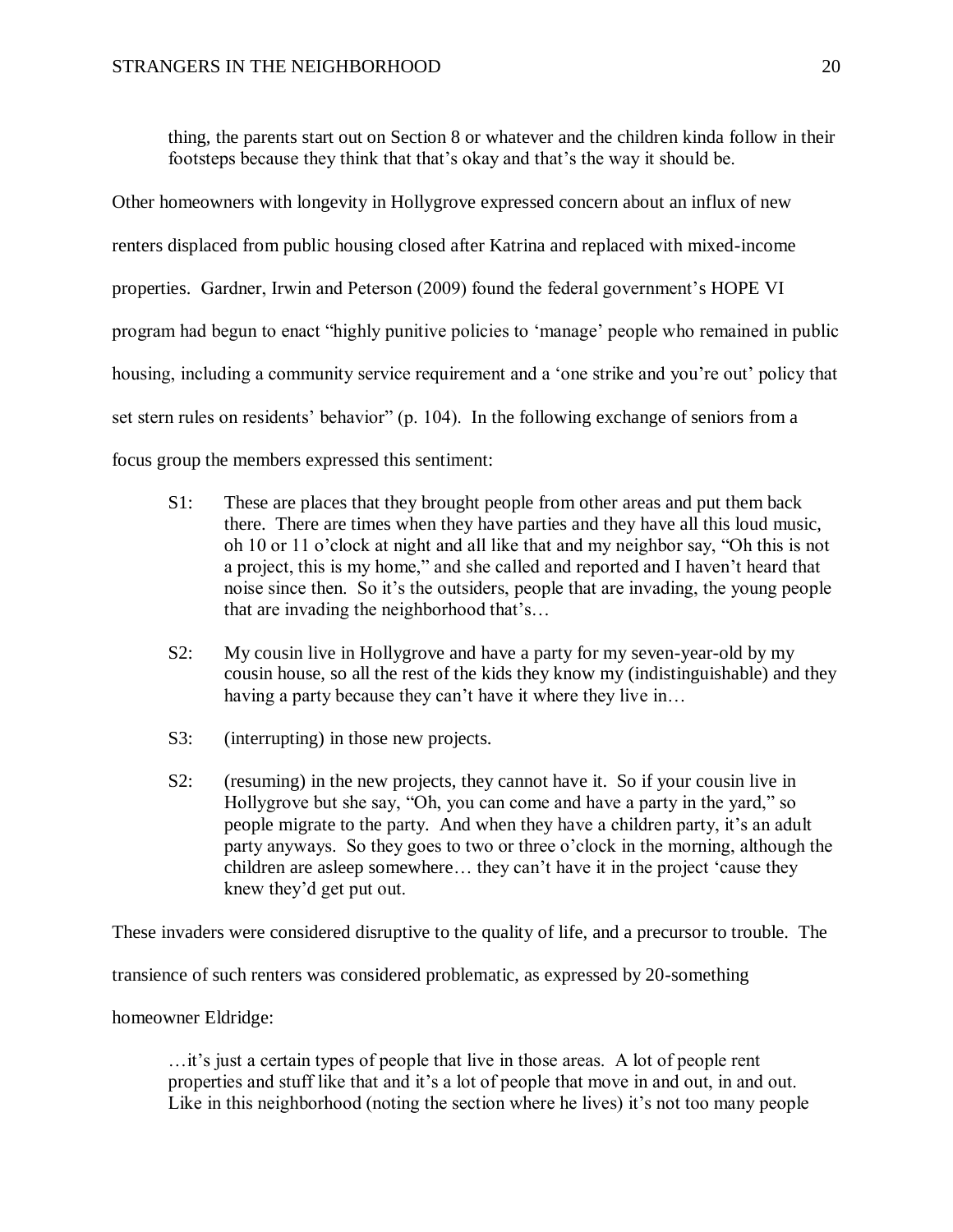that move in and out. I think the only person that moved in is on that duplex on the corner and they've been there a few years. I think when you constantly have different people you don't know what kind of element you adding into that community and I think it's like lower income people that's poor and they'll be more likely if there's so many people living in one household, it's a higher chance of the wrong person, the wrong type of person. You know, you got some people have like 10, 15 people living in one house.

Longtime Hollygrove renters, like Caroline, shared homeowners' perceptions connecting danger to newer residents, who said "it feels more dangerous because the people that is doing the crime, I don't know the people," adding "so I don't want to stay anywhere in the neighborhood has a lot of new people. I know the elderly people that stay back here but they got a lot of new people that I don't know and that's what I'm afraid of."

Renters, however, were not the sole cause of danger in the minds of Hollygrove residents.

Many thought outsiders intentionally came to the neighborhood to cause problems. Residents mentioned three problematic things that outsiders were thought to bring: guns, drugs, and visitors to neighborhood alcoholic beverage outlets (ABOs).

Several interviewees presumed the guns in the community were being imported by outsiders. Claude, a senior homeowner who lived in Hollygrove most of his life asked, "where the hell they getting all these goddamn guns from?" One of the community leaders, a 40 something director of a nonprofit agency, lamented the widespread availability of guns, especially in the hands of younger people:

I cannot understand for the life of me, where are all the guns and ammunition coming from? If we're talking about 14 to 18 year olds, where are they getting these weapons? How are there so many weapons on the street, and then, not just have the weapons but to continually get ammunition for them? Where is this stuff coming from? How you just get that? Constantly. And we poor… bullets are not cheap.

In 1998 a former Mayor of New Orleans, Marc Morial, lost a high-profile lawsuit against gun manufactures for making guns too easily available. One of the seniors recalled that effort, explaining the loss had long-term implications for the safety of communities like Hollygrove: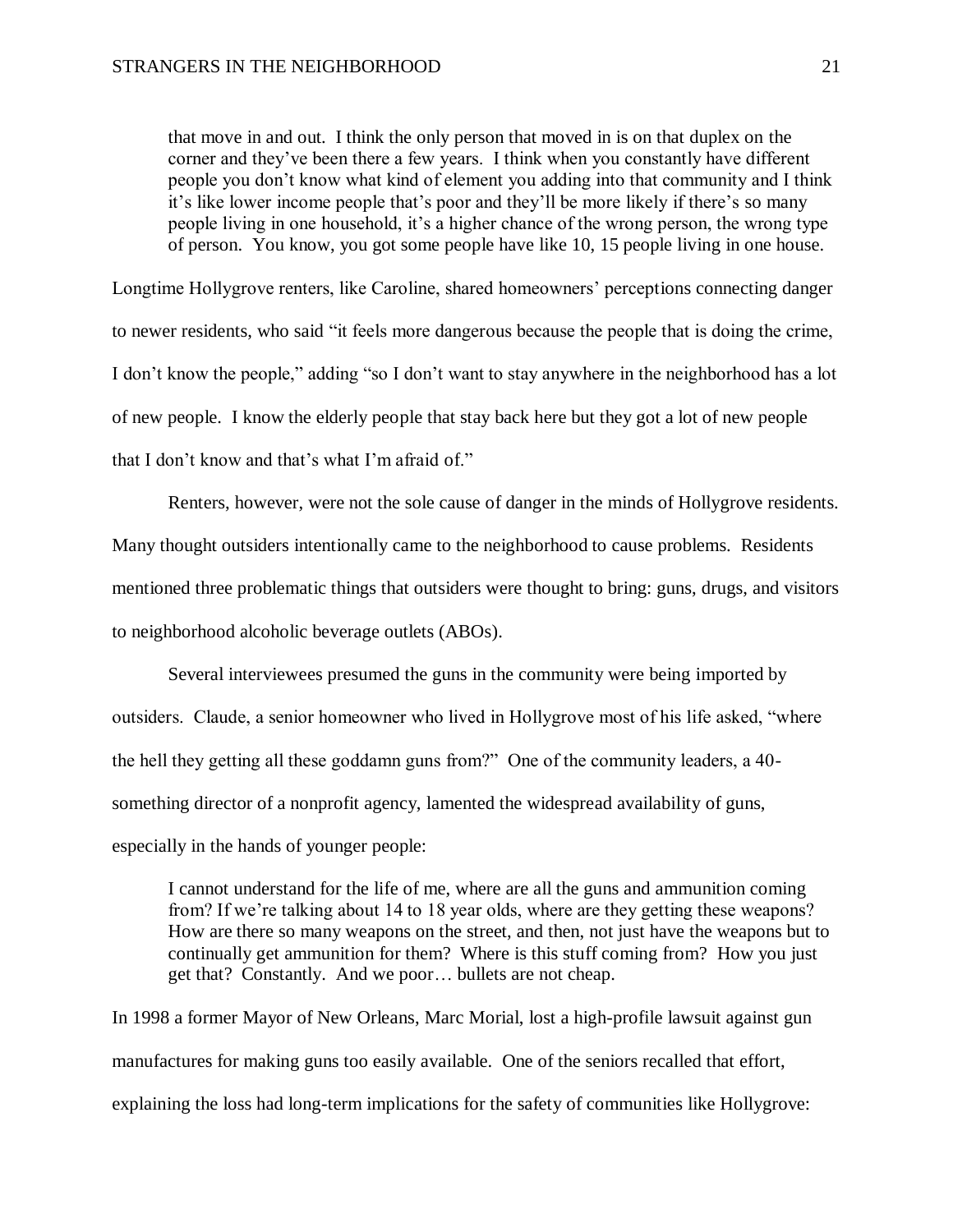You've had drug addicts in the community forever, however in more recent years not only did the drugs come in but guns came in. As poor black people we have not the means for getting in the guns and drugs. So somebody is financing the guns coming into our neighborhood and the drugs and it's not us. And they've got our children with the guns and the drugs, with the violence, you see. Marc Morial tried to see if he could have some legislation about not having the guns or going after the gun manufacturers. Well as you know there's a very strong gun lobby that prevents this. And not only do we have this here but you can go around to all the urban areas in this country and you have this violence, this shooting of people on a regular basis. I don't know why you'd ever let 30 people a day get killed by gun violence and that's a big upcry when we have an unfortunate police officer because someone didn't frisk somebody properly. You had this poor girl that was shot, she wasn't the intended victim but a bullet doesn't know who's the intended victim and who isn't, you see. So part of it goes to the gun manufacturers and the gun lobby and of course they say the second amendment right, the right to bear arms.

The 20-something males knew how and where to buy a gun as well as the purchase price,

\$100 for someone familiar to the seller and \$250 for a stranger. Purchased legally the cost of a firearm was twice that amount. Since there were no gun shops in Hollygrove residents thought guns were imported to the neighborhood by outsiders who profited from their sales. One community leader noted that little was being done to trace the source of these guns, implying that gun violence in Hollygrove was of little concern to agents of formal control:

We make guns, we gotta track 'em, you know? It's just crazy. Ammunition is tracked, it has tracking numbers on them and all that stuff. So, how do we get it? Fourteen-yearolds carrying guns, really? Had to come from somewhere.

Law enforcement officials and residents both stated that neighborhood gun violence was linked to outsiders entering the community to both purchase and sell drugs. One senior, commenting on this, stated "I think it's the people who don't live in this neighborhood who come and conduct their business in this neighborhood and when it goes wrong they're not interconnected with over the river because it happened over here." These words reflected an understanding that outsiders brought guns and drugs to the neighborhood, benefited from the profits but escaped culpability for the violent neighborhood results.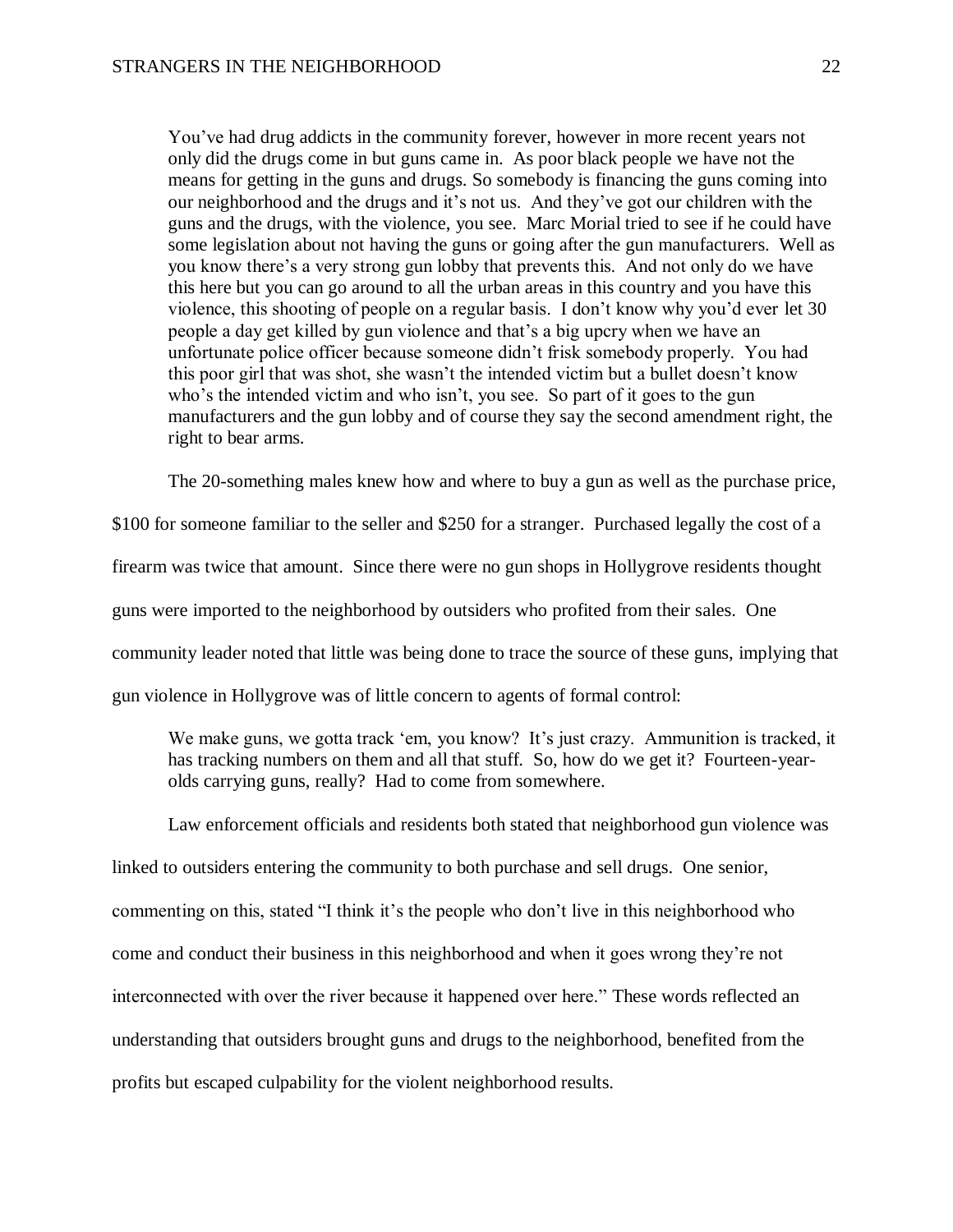In addition to the widespread availability of guns as a source of violence, residents also connected violence to outsiders who came into the community to purchase drugs. One senior described drug deals happening across the street from her home, "when I was living in the front of my house, my kitchen was right there on General Ogden, you would be surprised at how many white people come back here, make their transaction and go back to their office." A former neighborhood drug dealer described this from the perspective of the seller:

They got a bunch of drug dealers out here hanging. He has his own clientele. And everybody be dealing with different people from different neighborhoods. I don't sell to just people in my neighborhood, I sell to people from outside the neighborhood. So they got people from other neighborhoods coming back to come score so they know where it's at.

Even law enforcement officials acknowledged this as did a police officer who stated, "You have some great people back there, a lot of great people, but you also have some really violent people that are still either anchored back there or, 'cause of whatever reason, have left the neighborhood and they no longer live there but historically have done their violence there, they have trafficked in narcotics there, and they still come back to that area to commit those crimes." Many attributed the supply, sales and purchase of drugs to outsiders. When violence erupted it differentially impacted the residents; the outsiders could leave while the residents remained to absorb both the impact of the violence and the enduring reputation of the neighborhood as a dangerous place.

Residents stated that violence related to guns and drugs was more prevalent at neighborhood ABOs such as Big Time Tips, a Hollygrove violence hotspot. Charles lived on the same block as this bar and was impacted by the escalating violence that took place there. He recounted its demise:

These new people come back here, you don't even know 'em. Before the hurricane, it was really bad. They done got completely out of hand. They always had drugs back here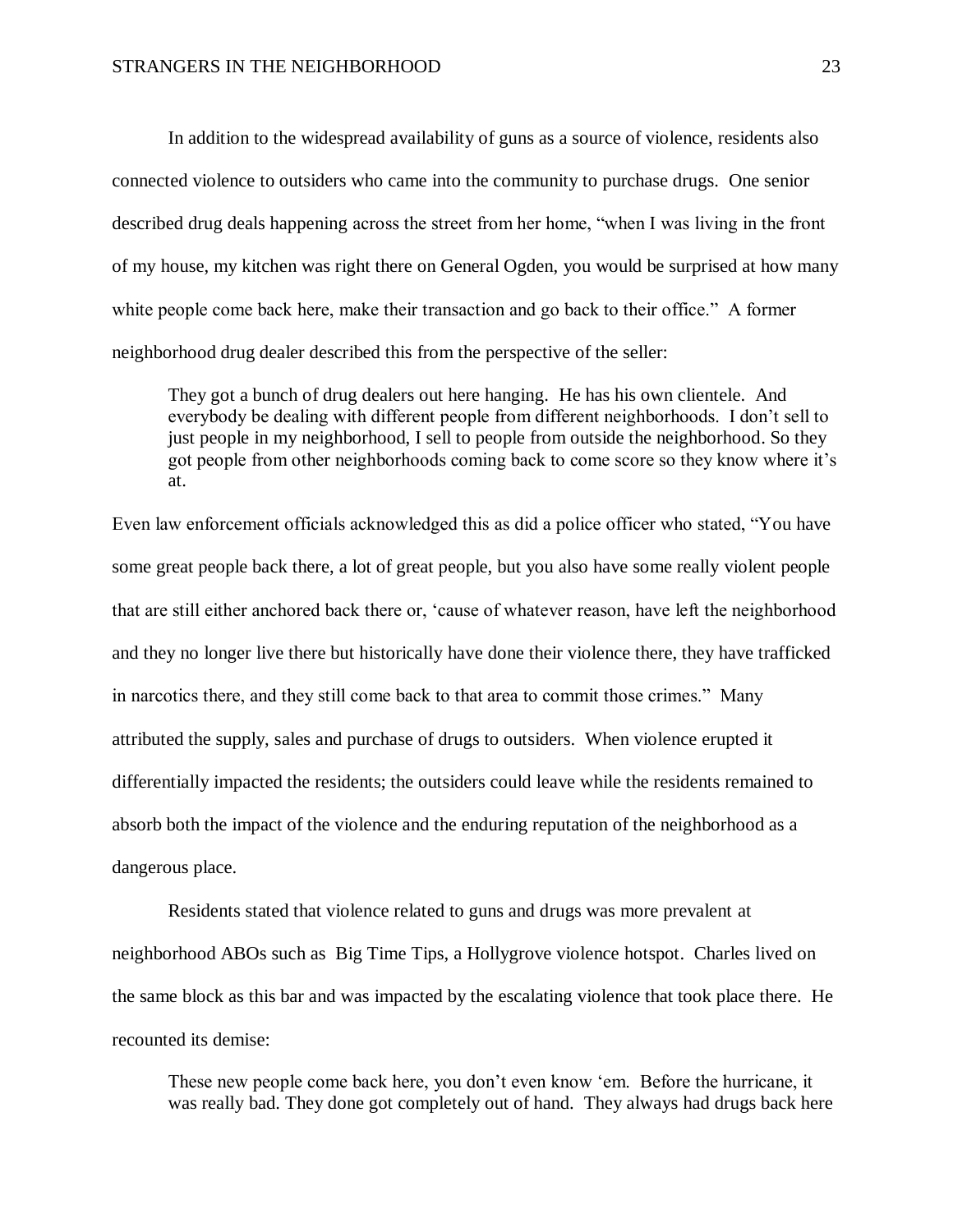but it wasn't centralized, it wasn't rampant. But it got to the point where they had Big Time Tips, before that used to be Margie's Bar, on that corner, on the corner of Eagle and Edinburgh…every now and then you'd have a couple of skirmishes but you didn't have all that killing and all that dope. Everything was okay, was low profile. You really didn't hear too much about it. But when Eli got the place, they started letting all the young people come back here, they'd come from all over, everywhere.

His explanation for violence was the presence of youth from other neighborhoods. Angela lived

on the same block, across the street from Tips and recounted how violence abated after neighbors

banded together with outside agents to close the bar:

When the bar shut down, there was that congregation of people weren't coming there. You didn't have an influx from all the different areas 'cause it was a very popular bar 'cause you can be there and participate in all kinds of activity and you weren't being shut down from it. You had an inside scoop and there was always somebody from outside. "Hey man, here come the police" and informs somebody. And things would cool down, calm down, flush down, whatever, you know? So you didn't have people just coming in the neighborhood any more like that, certainly not that time of night. So that automatically changed the area.

In her recollection, the bar had become a staging area for drug sales by and to outsiders. The closure of the ABO meant that outsiders were no longer entering the neighborhood at that location to participate in the illicit economy which she surmised was organized specifically around Tips.

These respondents considered outsiders, rather than Hollygrove residents, to be as important as location in their understanding of neighborhood violence. While drug use and sales had a long history in Hollygrove, residents understood violence to occur when people from outside became involved. This hinted at collective efficacy, as neighbors saw those with a stake in the community, even those involved in the illicit economy, as less likely to engage in violence inside the community because of the bonding network they experienced. Outsiders, on the other hand, were not thought to be bonded to the neighborhood, bringing guns, drugs and violence, then escaping to other places and avoiding the ill effects their actions were perceived to cause.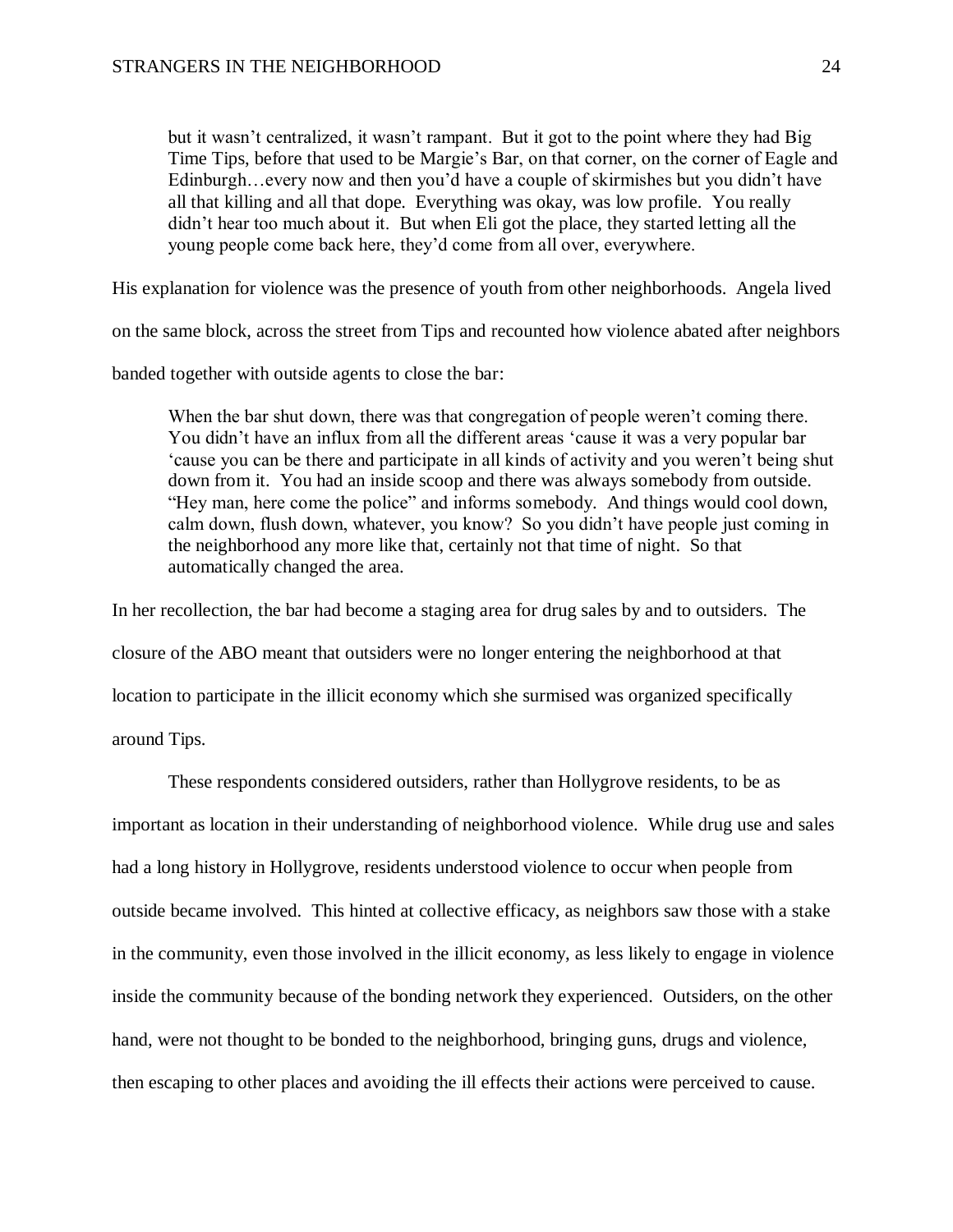This view of outsiders as primary agents of neighborhood violence is important to understanding how residents perceive the etiology of neighborhood violence. Several participants in the study acknowledged participating in the violence so it was apparent that outsiders were not the sole cause. There appeared to be two reasons for this. First, residents differentiated between the motives of those engaged in the subculture and violence of the underground economy, attributing insider involvement to economic necessity and outsider involvement to predatory motives. Second, resident desire to defend their neighborhood required an ability to define who belonged and who did not. When formal controls did not serve the neighborhood adequately, neighborhood boundaries became more rigid and residents saw outsiders as the primary threat to community safety.

# *We're Gonna Fight That: Outsiders as Agents of Change*

Resident distrust was not limited to these invaders but also extended to outsiders wishing to introduce new ideas for community change. Hollygrove residents resisted change, expressing concern about outside interventions that could lessen a tenuous hold on community control. One example cited earlier was resistance to the razing of a flooded community center and the rebuilding of a new one. Others connected neighborhood violence to outsiders who profited from their misfortune. One resident even suspected a plot to devalue Hollygrove property in an effort to reclaim strategic land in the city center:

I think people are awake at night when we're sleepin' and tryin' to think about OK, what can we do to change the construction or whatever you would call it within an area. Earhart Expressway was thought about back then. There were blueprints on that bein' done. The connection was supposed to be Earhart to the Interstate, so they need this land. And now they're still talkin' about the railroad comin' from Metairie here. It's all in the plan. And we don't know when the plan gonna go through, but it's gonna go through or it planned to go through, but we're gonna fight that.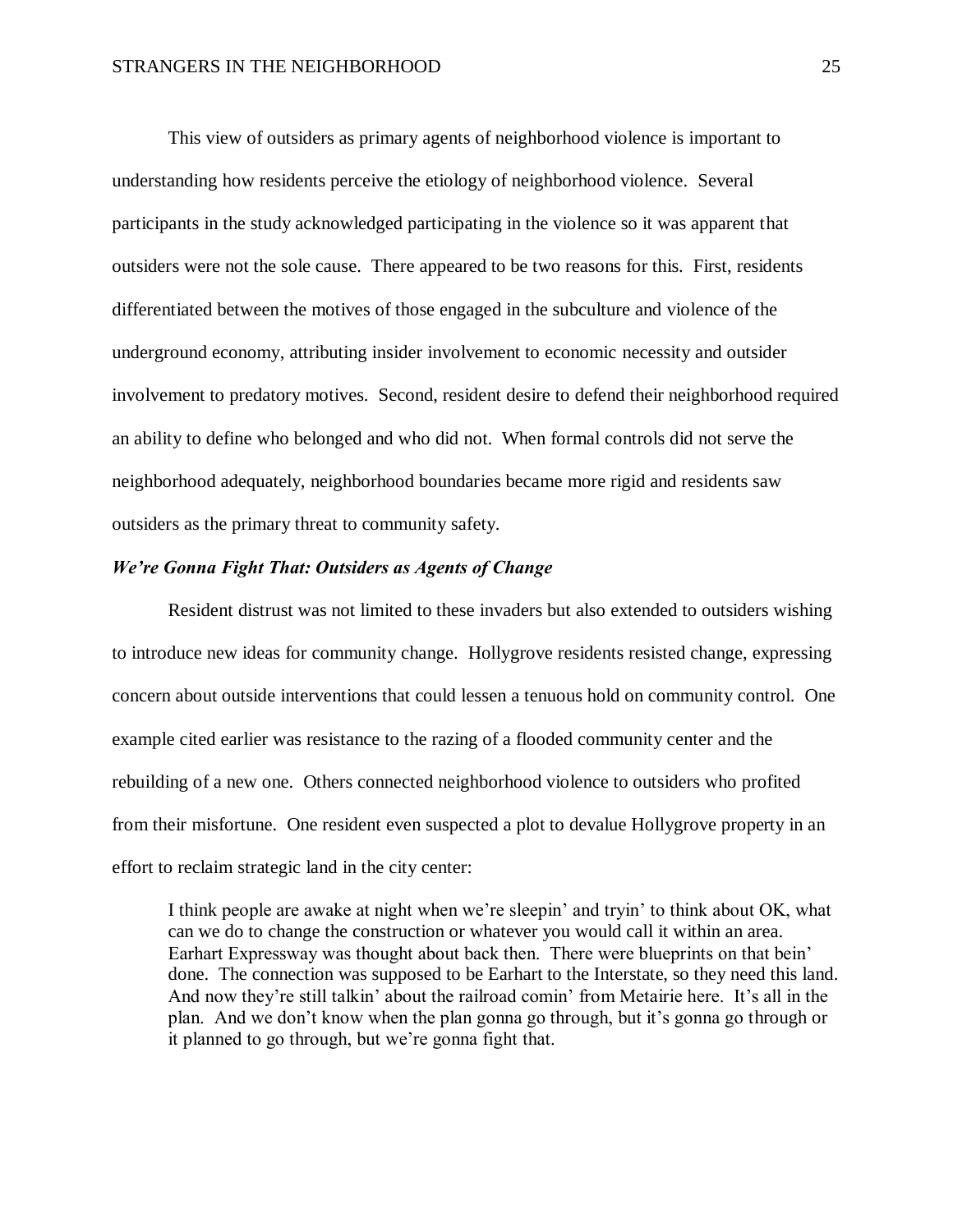A lack of political capital, the history of abandonment, and accompanying powerlessness led to deep suspicion of those in positions of power. Outsiders with ideas for neighborhood improvement were met with resistance, even when those ideas involved changes that might lead to a reduction of violence.

One participant in a focus group of community leaders, an African American in her 60s, who purchased a home in the community post-Katrina and was active in neighborhood efforts, expressed personal frustration with this dynamic:

When, post-Katrina, when we sat around downstairs and talked about the history and how many years you've lived here, it was a real sense of I didn't belong here because, for, at the time I didn't even live in Hollygrove. I represented somebody from the outside. I guess more prominent for white folks, but it's not just white folks, it's other people and that represents change and when you talk, when we do, used to do surveys and so forth, people could see no, what's the point? There's no sense of need for growth, there's no urgent feeling for we need to get better, do things differently, things are fine just the way they are.

Despite her 15-year involvement in the community, she experienced resistance to her ideas and attributed it to being an outsider. She reflected upon her experience of the cynicism of the community toward change efforts, noting that residents based their resistance to change upon past experiences. Residents focused on defense of their neighborhood were both wary and weary of novelty.

Early in the community's post-Katrina rebuilding, an important turning point occurred. Two organizations active in the early rebuilding efforts were a 40-year-old community organization with deep Hollygrove ties, and the newly developed Community Development Corporation. Working conjointly, the organizations convened a series of community visioning meetings where returning residents engaged a community planner and architect who assisted these nascent efforts. AARP, seeking a neighborhood in which to test a Livable Communities Model Neighborhood Project, was attracted to their work and began working strategically with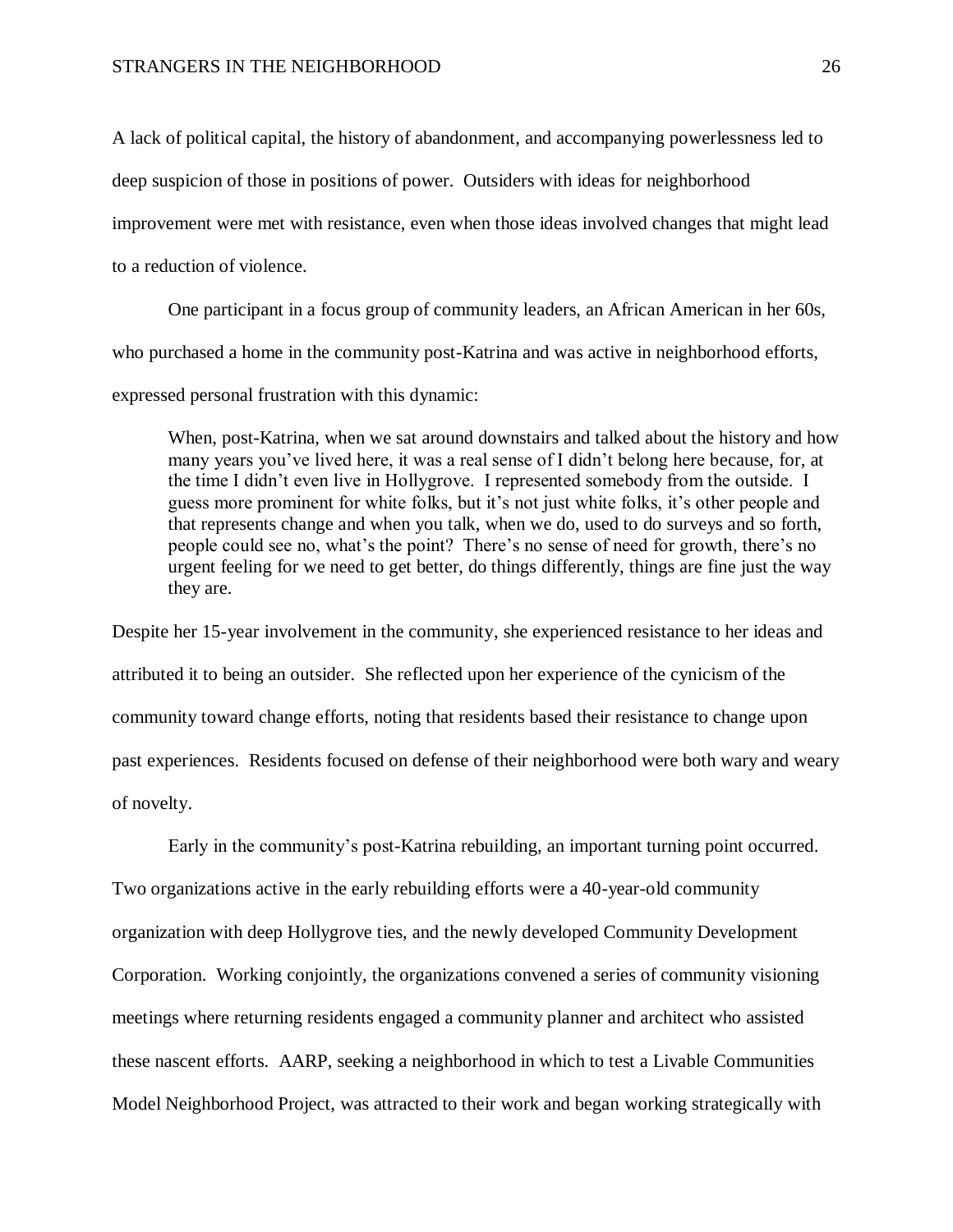the organizations, bringing money, resources, organizational capacity and helping residents improve their ability to bridge the community to outsiders. Residents adopted tenets of Saville's (2009) SafeGrowth model, which helped neighborhood residents envision, "create and selfregulate their own safety in collaboration with service providers such as planning and police" (p. 390). The model brought members of the NOPD and the City Councilperson to the community for training together with residents.

One resident committee developed during this project focused upon crime prevention and with grant monies secured by AARP hired two crime experts. They mapped significant violent crime hotspots and surveyed resident's perceptions of places deemed most dangerous in the community. The flashpoint for much of the neighbors' concern was also the epicenter for most of the violent crime occurred was a two block stretch of the neighborhood where most of the drugs were sold and where a significant amount of gun violence erupted, with two ABOs: a corner store and the neighborhood bar named Big Time Tips.

One young adult male noted, "every corner where there's a corner store is nine times out of ten dangerous." Arianne, a younger resident who lived adjacent to this block, described the flow between the two, "Everybody that hung in the store, like on the corner, when the store closed they would go to Big Time Tips." Robert, who lived across from the bar, described the violence there, "People getting shot all under the house next door, I can't count how many people got killed inside that bar." Many considered the violence to be the product of troublemakers from other places, as did Charles who lived nearby, "Tips had a lotta people from outta the neighborhood comin' over there. And the guy runnin' Tips was allowin' anything to happen in there."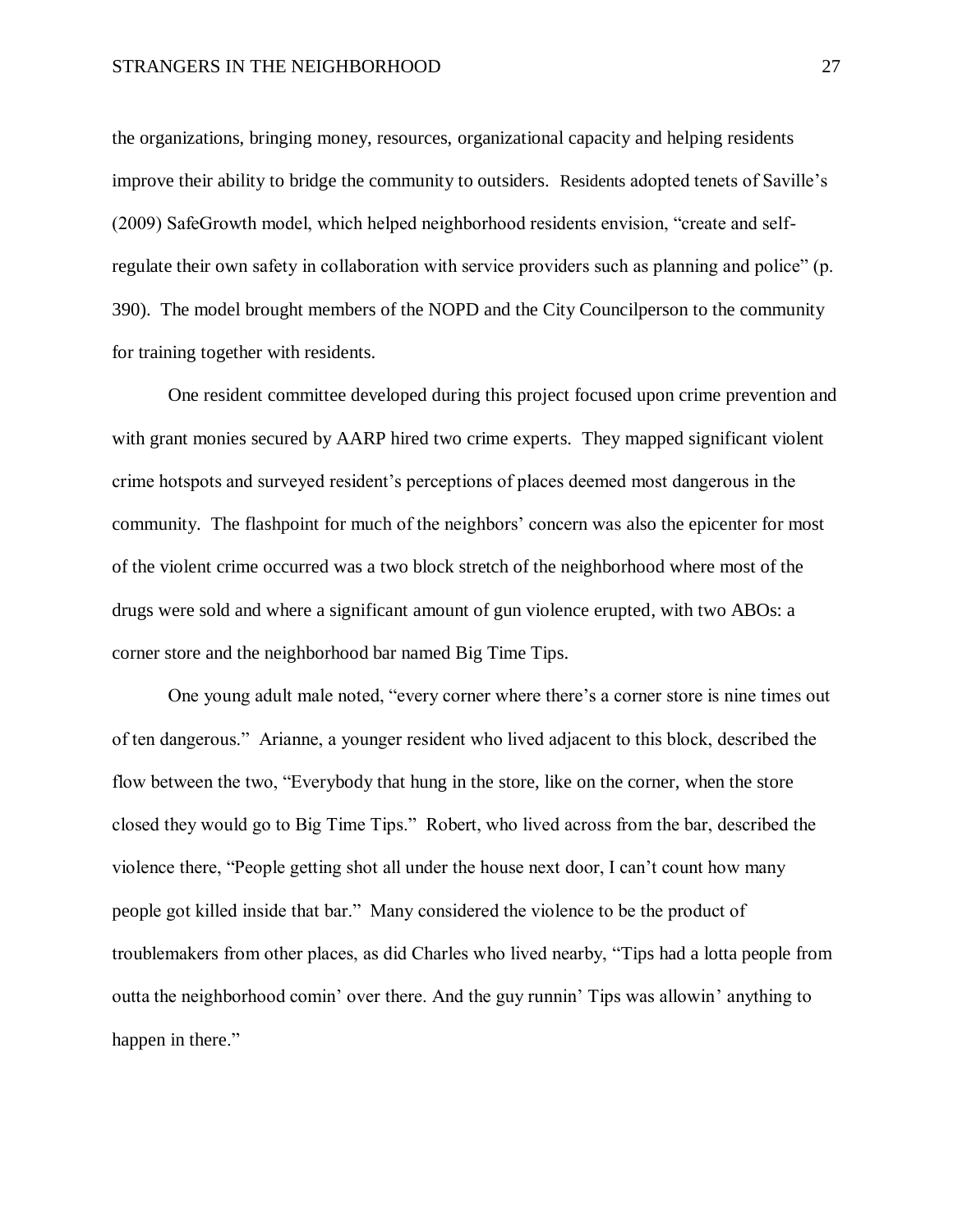Neighbors noted that the manager of Tips was not a local resident and did not seem to be invested in the neighborhood's well-being and safety. While the previous owners of Tips were residents of the neighborhood and were perceived to have run the ABO in a manner beneficial to the community, neighbors considered the new manager problematic because of the violence that occurred there. By contrast, the Morris Lounge, a bar across the street from Tips, was locally owned and was considered to be a safe asset to the community. A resident living in the next block said Morris Lounge "was like Cheers, everybody knew everybody, and Ricky wouldn't put up with crap, as things cranked up, they were gonna have everybody in the bar on their butt ... he wouldn't let things escalate." The owner was a neighborhood resident who was strongly embedded in neighborhood bonding networks.

A second expert trained residents, alongside the NOPD, in a model of crime prevention known as Second Generation Crime Prevention through Environmental Design (Saville, 2009). The model proved beneficial in two ways: first, residents learned to differentiate between law enforcement, the domain of the NOPD, and crime prevention, which ultimately was the responsibility of the neighborhood residents; second, it provided a model within which residents could shape their own goals for crime prevention with the cooperation of the police. A key member of the crime prevention committee was a federal judge who lived in the community and was able to exert influence with the police department, assuring their cooperation and enhancing the community's ability to advance their own crime prevention agenda.

As we have seen, Carr (2003) argued that shutting down trouble spots may be one of the most effective strategies residents can take to reduce violent crime, and this is in fact the strategy Hollygrove residents took. A coordinated effort of community members and the lead organizations resulted in a coordinated effort to report incidences of violence at Big Time Tips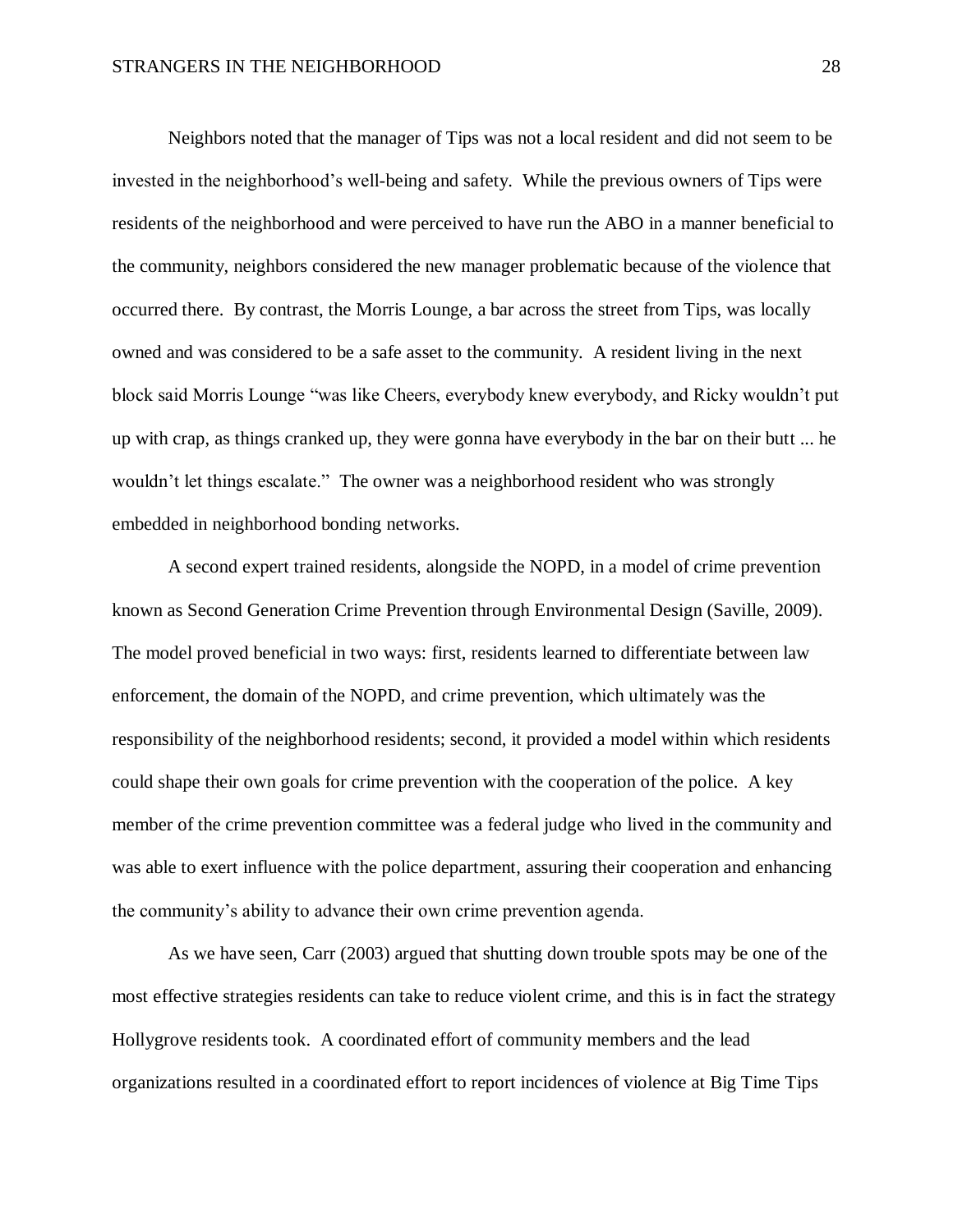via phone and emails. The result was an interdepartmental raid on the bar resulting in its temporary closure. At a subsequent hearing of the New Orleans Alcohol and Tobacco Board residents testified regarding the violence emanating from the bar and their efforts to curb it. This hearing brought the revocation of the bar's liquor license, which significantly reduced incidences of neighborhood violence at that location. Figure 2 shows the drop in violent crime at Tips' corner, as compared with a rise of crime in the neighborhood as a whole.

## **[Insert Figure 2 about here]**

Resistance toward outside agents of change appeared to be lessening at that point. The

same community leader who earlier bemoaned resistance to change would later reflect upon new

developments in the neighborhood imported by outsiders:

… many positive things happened. Not everybody in the neighborhood got involved in change, making things better, but I think almost everybody was impacted by the people that were involved. What we did with the AARP and even the Hollygrove Market and all of that, the seniors, all of those things were small and somewhat connected and involved a handful of people, it did not involve the whole neighborhood. But you can't say how directly they were influenced except that it changed the atmosphere in the neighborhood. I think the threat, that fear of outsiders coming in, began to dissipate and the resistance to change lessened, for the first time people said, "Yeah, you know, something could happen."

A police official also noticed the change brought by outsiders:

The farmer's market back there is bringing different people back to the community, people from outside. I've even gone there to get eggs before. It brings outside people into the community. It's a neighborhood that in the 90s anybody would have been scared to go in. And now you have peoplethat are not from Hollygrove and maybe not even from New Orleans, that traditionally would have been scared to come into the city. And the only way they'd even come into New Orleans is if they're drivin' on the Interstate and they just keep goin', now coming to the farmer's market on a regular basis to buy things. I've seen people from all over the city. And I think that's great because it makes the neighborhood almost like a normal neighborhood now. And somebody who would've said before, "I'll never live back there" now maybe even consider movin' back in there.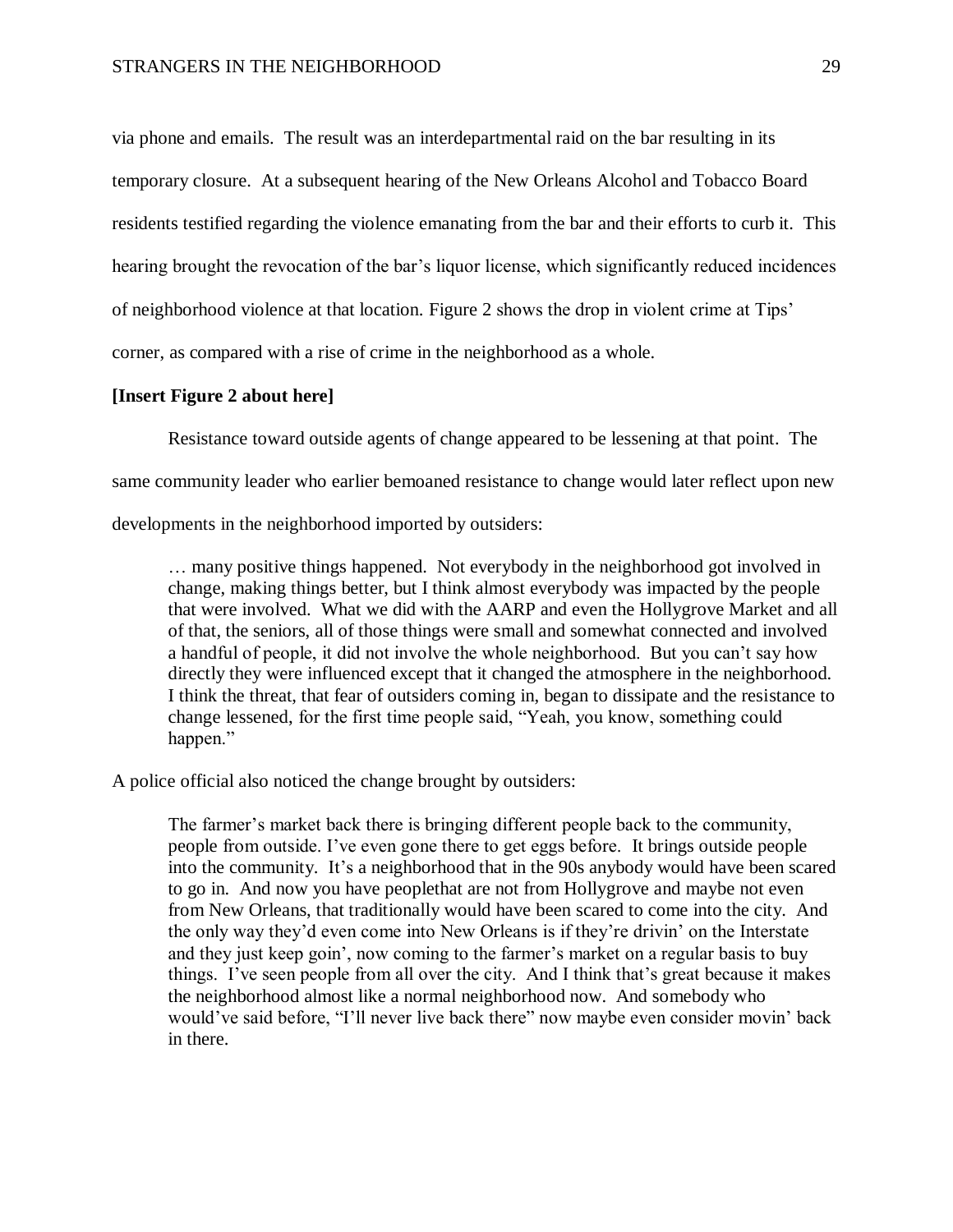The neighborhood's improved political and social capital was accompanied by an improved neighborhood reputation. Resistance to outsiders appeared to be diminishing according to Dr. T, who said "as more and more people come in and not only move into the community, embrace the community, and care for the community, change can happen." The collaborative bridging relationships between the neighborhood and outsiders proved beneficial to the community, resulted in less rigid and defended boundaries, increased social capital and reduced marginalization.

## **Conclusion**

In a context of political and social abandonment and marginalization, neighborhoods like Hollygrove develop a protective siege mentality fostered by both the strong need for selfpreservation and a deep mistrust of outsiders whose motives may be detrimental to their wellbeing. Residents define outsiders as invaders and enact defenses to protect against their intrusions. Police are seen as foreign occupiers, politicians are thought to be biased against their interests, and even the business community is perceived as profiting at the expense of local residents. The resultant resistance, even against those outsiders that could potentially facilitate change, brings further isolation and marginality.

This marginalization becomes a factor limiting the life chances of residents in two ways. First, as residents defend their community from outside invaders they limit the inflow of muchneeded social and political capital that would allow greater access to resources which would serve to reduce violence. Second, rigidly defended boundaries also limit residents to the confines of the neighborhood and thus create conditions under which a subculture of street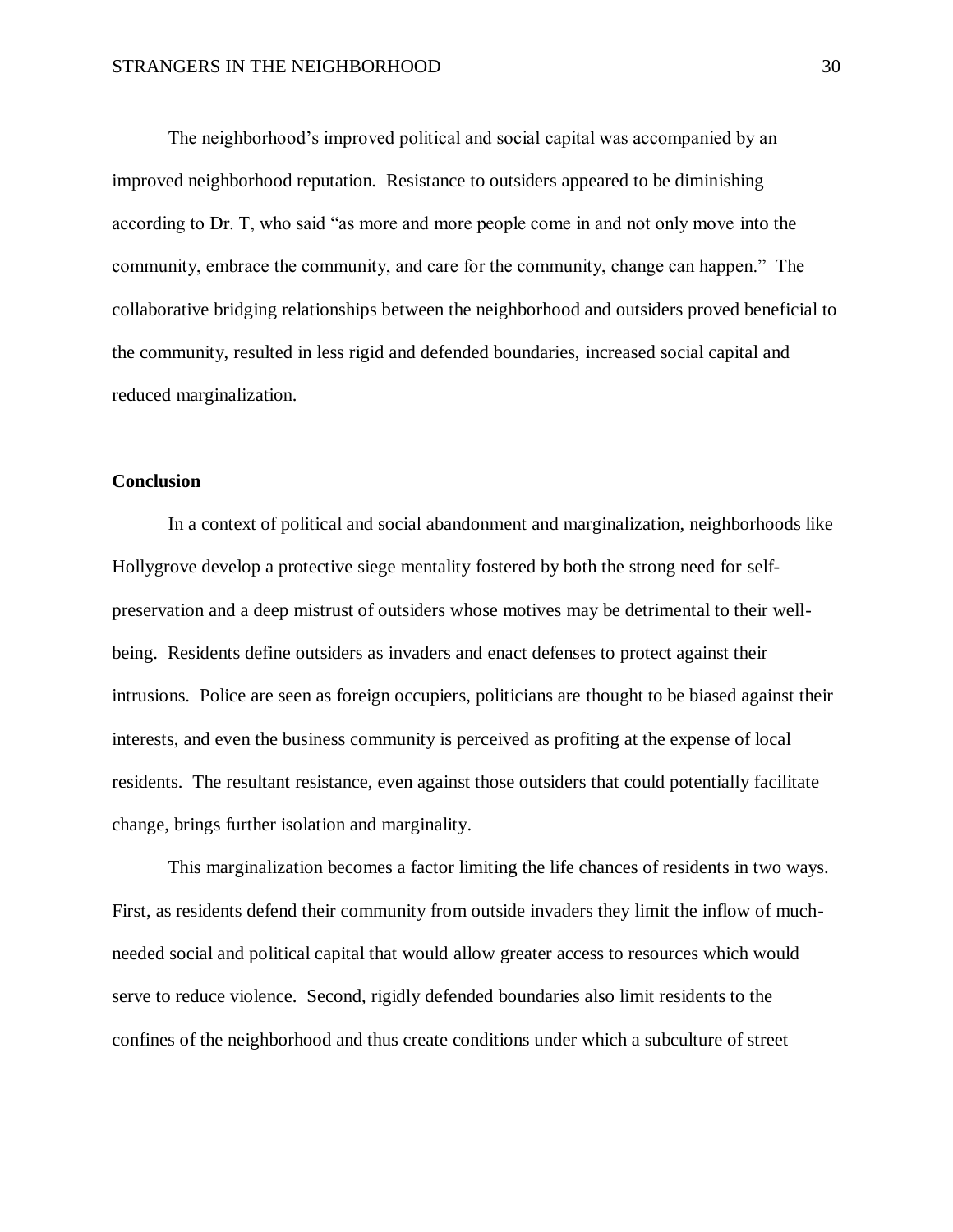violence is valorized. Boundary rigidity, therefore, maintains the status quo as resident life chances are limited to resources currently available to the community.

Much of the research on violent crime in lower-income minority neighborhoods stems from the social disorganization framework, largely developed in Northern cities, which is premised on the idea that neighborhood social networks – in-group or bonding networks – are weak. This idea is often linked to Wilson's (1987, 1996) arguments that the departure of black middle classes after desegregation and the loss of industrial jobs left lower-income African American neighborhoods disorganized, or the proposition that the Great Migration helped break up cohesive black communities leaving the South for Northern cities (Stack 1974).

Hollygrove does not entirely fit this model. As we saw, neighborhood social cohesion – in-group or bonding social networks – often remain quite strong in lower-income African American neighborhoods in Southern cities like New Orleans. Paradoxically, analysts over the last twenty years – again, often in Northern cities – have begun to acknowledge that certain forms of social solidarity are consistent with high levels of violent crime: Anderson (1999) describes different subcultural values; Venkatesh (2006, 2008) discusses gangs and the informal economy; Browning, Feinberg and Dietz (2004) describe negotiated coexistence; Messner and Rosenfeld (1997) describe community resistance to institutional controls; and Silver and Miller (2006) and Kirk and Papachristos (2011) describe legal cynicism. These observations raise the question of how central neighborhood social cohesion – social disorganization and informal social controls – are to the etiology of neighborhood violence.

What lower-income black neighborhoods in Northern and Southern cities seem to share in common is not necessarily social disorganization, but rather, marginalization and social abandonment. That is, bridging social networks are weak, connecting these neighborhoods to the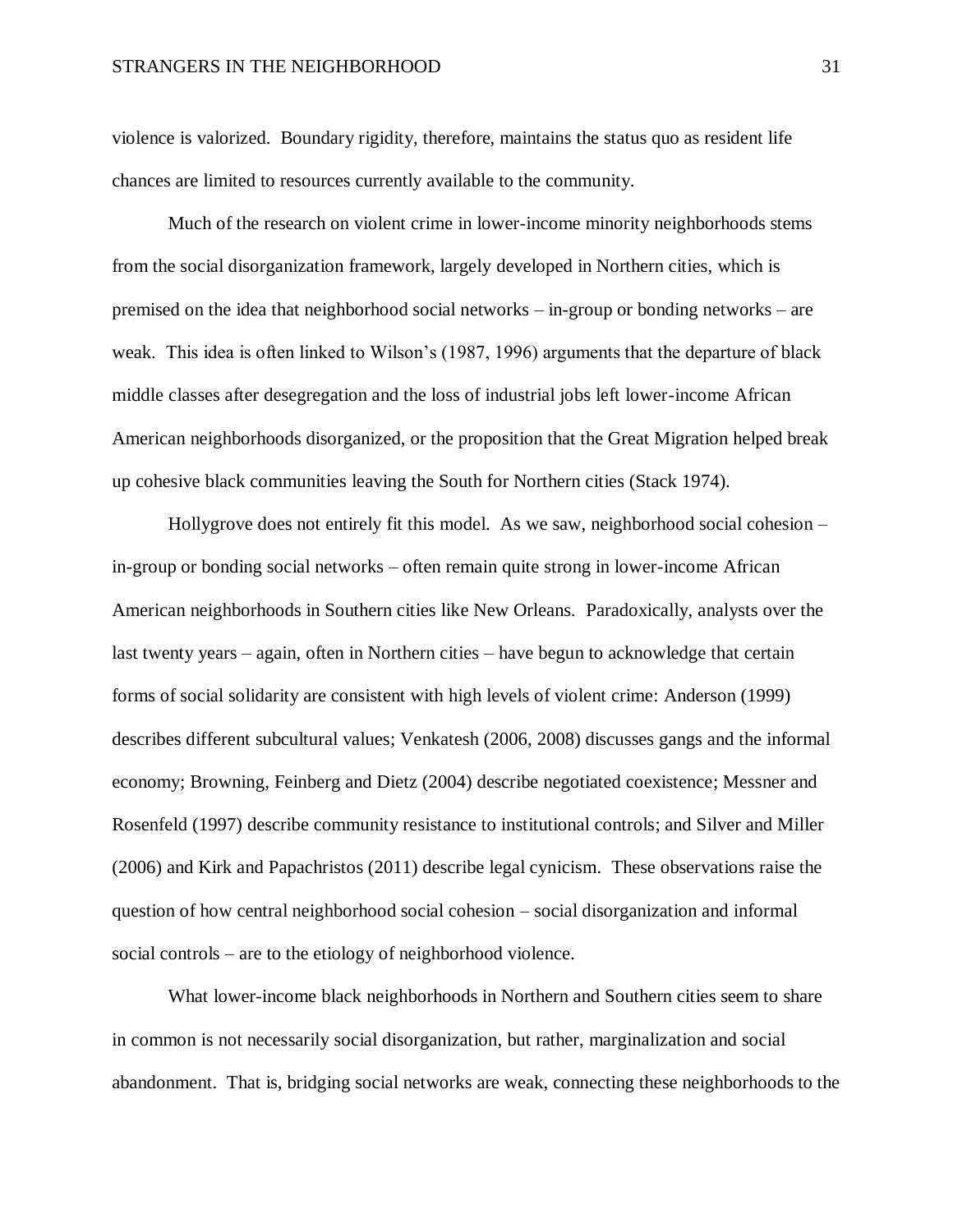rest of the city and to the authorities. For this reason, we suggested that the approach described by Carr (2003) may be relevant here: neighborhood residents and their organizations might partner with the authorities to shut down gathering places for violent offenders like troublesome bars.

The key to this strategy is that neighborhood residents and their organizations must be open to partnering with outside actors who are prepared to work in the interests of the community. This is difficult in marginalized neighborhoods where distrust of outsiders is high. Hurricane Katrina may have provided an unanticipated catalyst in Hollygrove. In the years following Katrina, Hollygrove residents appeared to be increasingly comfortable with outsiders. The widespread devastation provided an occasion for the community to rethink previous attitudes toward outsiders. As residents returned to the community in desperate need of help, outsiders were allowed a unique window through which they brought novel ideas for intervention. However, outside ideas alone did not produce collective efficacy. The difference was the collaborative relationship between residents and outsiders, where local visions for a better neighborhood were coupled with resources they could not have secured on their own. The result was an empowered citizenry with enhanced social and political capital.

Hollygrove's residents determined that reducing neighborhood violence cannot be the sole domain of outside agencies. Waiting for others to fix the problem is a condition of advanced marginality and its hopelessness and helplessness. Instead, they were able to move their neighborhood from a position of opposition, cynicism and marginality toward improved collective efficacy and reduced violence. In particular, building a coalition of residents, nonprofits and municipal authorities to shut down a hotspot of violence, the Big Time Tips bar, gave residents the feeling that they could work with outsiders to improve the neighborhood.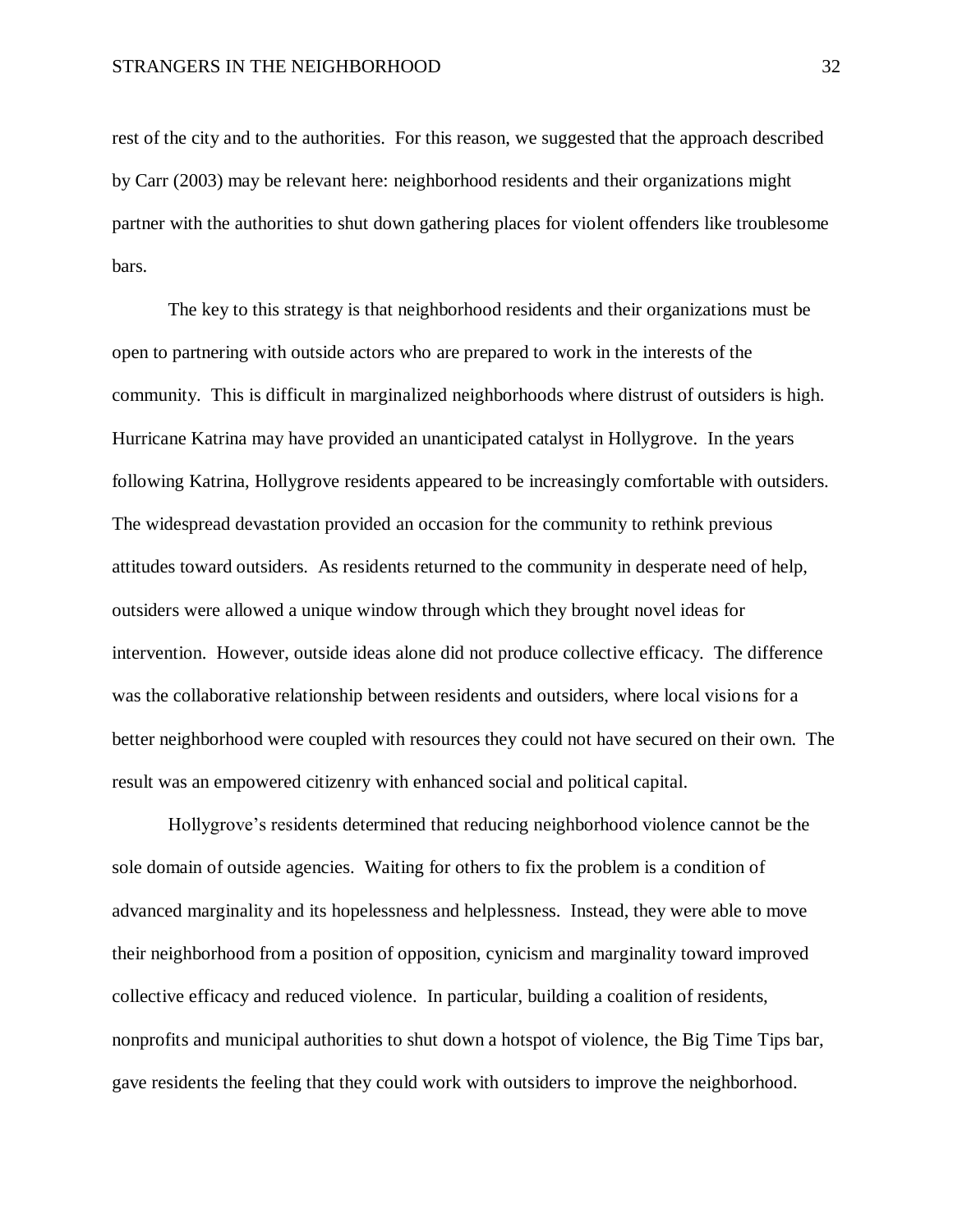Our findings suggest three important theoretical implications. First, our description of boundary rigidity gives further depth to Wilson's (1987) characterization of neighborhood social isolation, combined with Weil et al.'s (2019) finding that violent crime is higher in neighborhoods with high in-group (bonding) social networks and low out-group (bridging) social networks. A disadvantaged, socially isolated neighborhood becomes a defended fortress, but this only exacerbates the problem of violent crime, because neighborhood residents decline to work with outside change agents and authorities who have the resources to help. Selective trust of certain outsiders can help neighborhoods develop partnerships to address these problems.

Second, it is noteworthy that closing down a trouble spot, Big Time Tips, was apparently the most effective action that the emergent partnership of residents, nonprofits, and authorities took. The closure removed a hotspot of trouble, and it also helped build a sense of efficacy among residents, reduce their mistrust of outside change agents, and thus reduce the neighborhood's social isolation. Notably, this is the same strategy described by Carr (2003) in his characterization of the "new parochialism." Rather than relying on informal social controls based on local, or bonding, social networks, residents were able to partner with nonprofits and city authorities to remove a hotspot of crime. In that sense, they strengthened bridging social networks. Moreover, while Carr's example was a middle-class Chicago neighborhood, home to many municipal police officers and firefighters, he argued that this strategy might be usable by lower-income, marginalized neighborhoods as well. The key was that, if local neighborhood networks cannot exert informal social controls by themselves, then this kind of civic/public partnership may provide an effective alternative.

To be sure, this strategy raises potential questions of vigilante justice or unfair treatment of selected businesses or neighborhood residents. Are neighborhood residents taking the law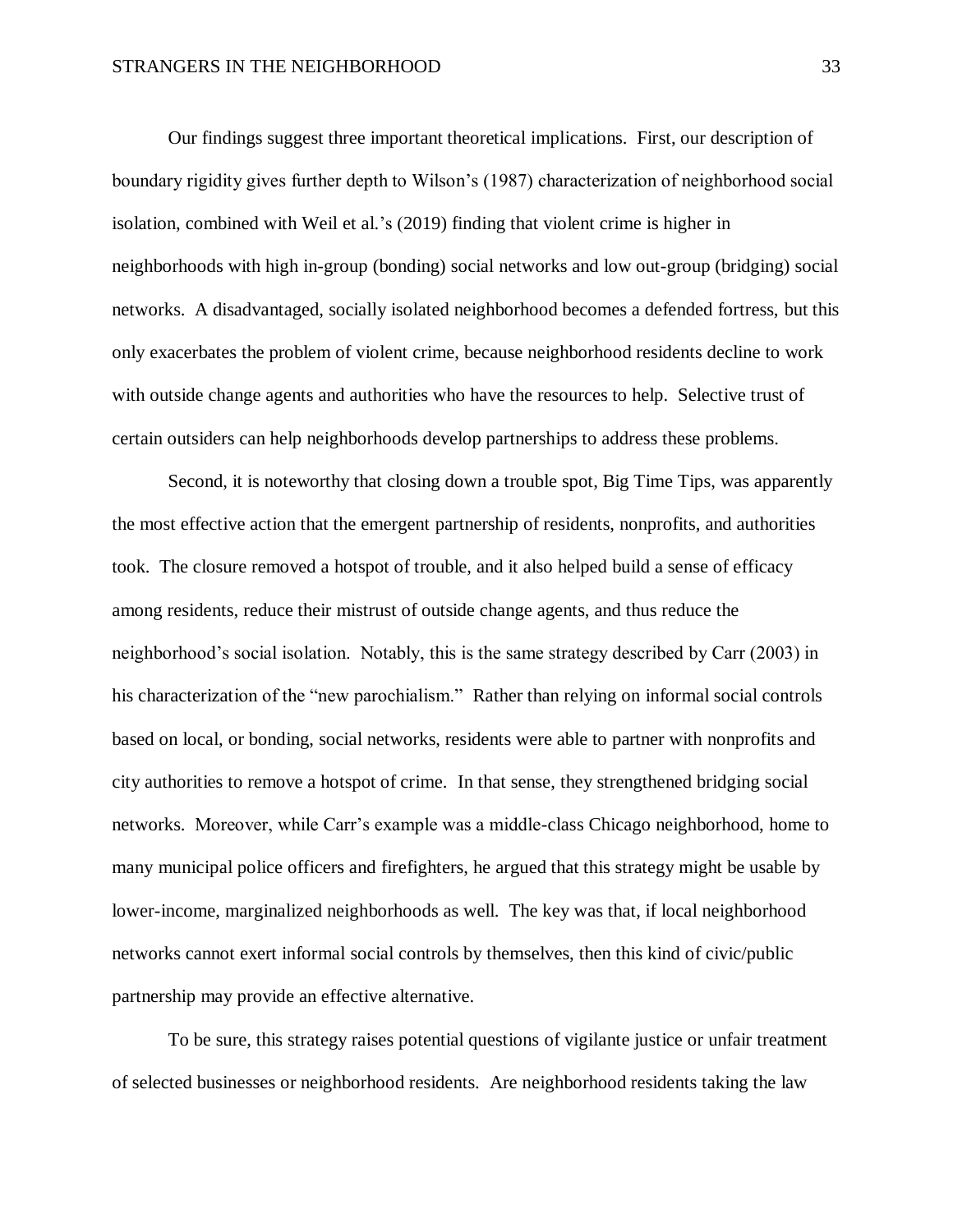into their own hands or favoring people in their own social networks? We suggested that this was not the case in Hollygrove after Katrina. The partnership of residents, nonprofits, and authorities were enforcing existing ordinances and following due process. Moreover, the problematic business owners and managers were given opportunities to come into compliance, but did not do so. Possibly, they did not change their behavior because, as non-residents, they were indifferent to the well-being of the neighborhood; but while this may help explain their inaction, it does not excuse it. Any reform strategy must choose targets for enforcement and try to leverage successes in a multiplying effect. To be justifiable, such a strategy must use legal enforcement, and targets of enforcement must be given an opportunity to come into compliance.

Third, ironically, while most theories of informal social control and collective efficacy assume that neighborhoods which experience high levels of violent crime lack strong internal social networks and social solidarity, as we noted, most such theories were developed with reference to Northern cities like Chicago or Philadelphia. Yet many observers note that in some Southern cities like New Orleans, lower income minority neighborhoods actually possess high levels of internal social solidarity. Growing evidence also suggests that internal, or bonding, ties in marginalized neighborhoods in Northern cities may not be as weak as originally ascribed to them. Our study suggests that internal social solidarity may not universally be the key factor. Rather, as Wilson (1987) and Weil et al. (2019) suggest, it is the presence of strong internal (bonding) social networks combined with weak external (bridging) social networks that may be key. In other words, the core of the problem may be marginalization and social isolation, characterized by rigidly defended neighborhood boundaries and a mistrust of outsiders, even those who could and would help.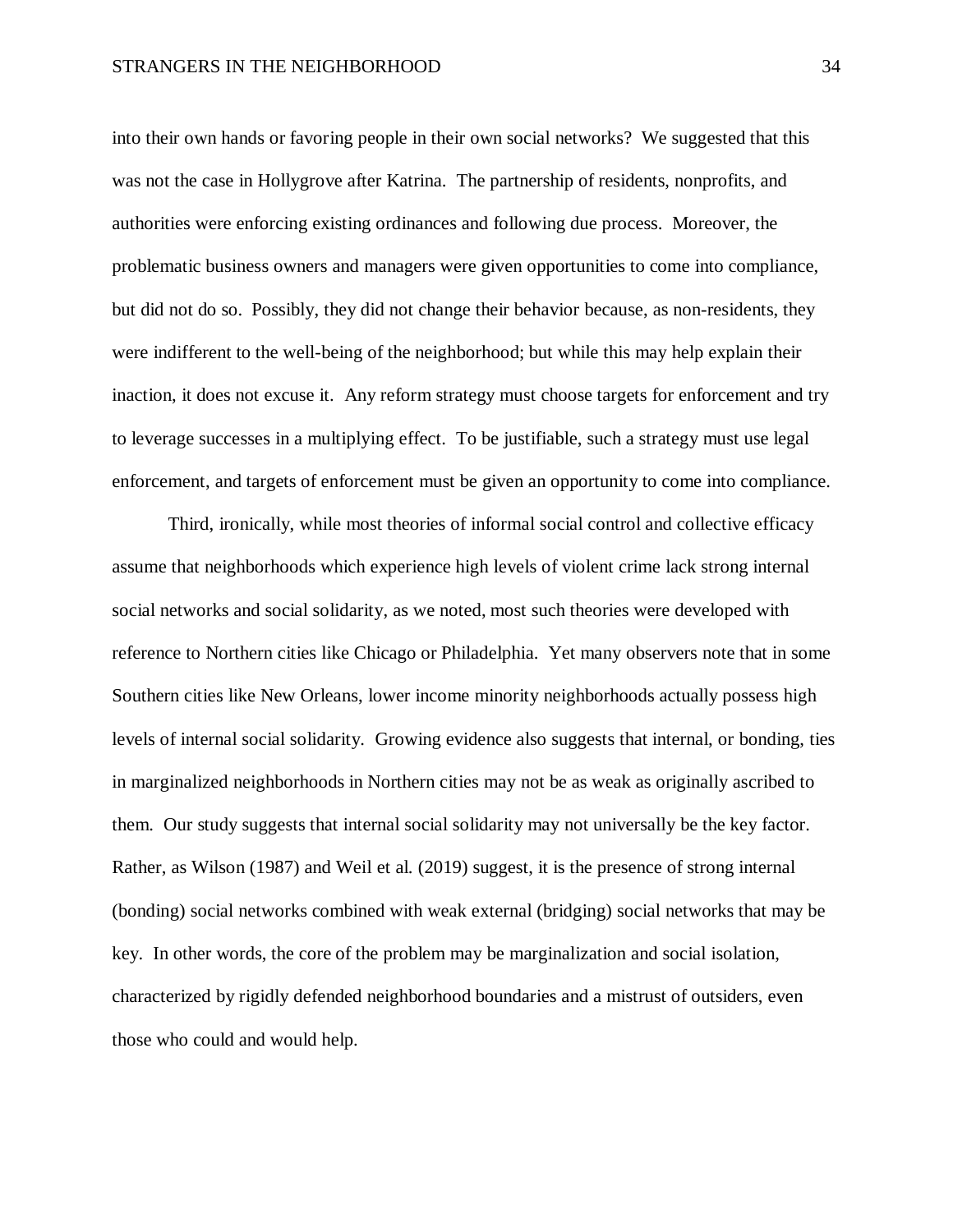Perhaps our most important finding for both theory and policy development, is that a successful action by a partnership of residents, nonprofits, and city and law enforcement authorities may lead to the creation of a greater sense of efficacy and a reduced mistrust of helpful outsiders. This, in turn, may help convert a vicious circle into a virtuous circle, as civic action, trust, efficacy, and coalition-building help make neighborhood boundaries more porous, more open to outside resources, and reduce violent crime. However, we would also caution that a reduction of violent crime on one neighborhood corner may or may not contribute to a reduction of violent crime in the neighborhood as a whole, let alone the whole city. As we saw, even as violent crime fell on the corner around the Big Time Tips bar, violent crime rose in Hollygrove as a whole. It remains an open question whether shutting down one hotspot simply displaces crime to a different hotspot, or whether it proves to be the first step in an overall reduction. We cannot answer that question with our focused case study. Still, the immediate neighbors of Big Time Tips were much relieved at their newly peaceful corner.

Another question also remains unanswered. In Hollygrove, the reform partnership was built in the context of recovery efforts after Hurricane Katrina. These recovery efforts may have catalyzed the building of this coalition. The question is whether such a coalition can be built in a neighborhood mistrustful of outsiders during more ordinary times. This is likely to remain a challenge.

The role of a neighborhood's boundary conditions has the potential to be a promising direction for future research on neighborhood violence and neighborhood reform. Despite their marginalization, high violence communities possess a wealth of untapped resources and ideas that are only as limited as their ability to transcend the defended boundaries that constrain them. New models of cooperative crime prevention and response which ally neighborhood residents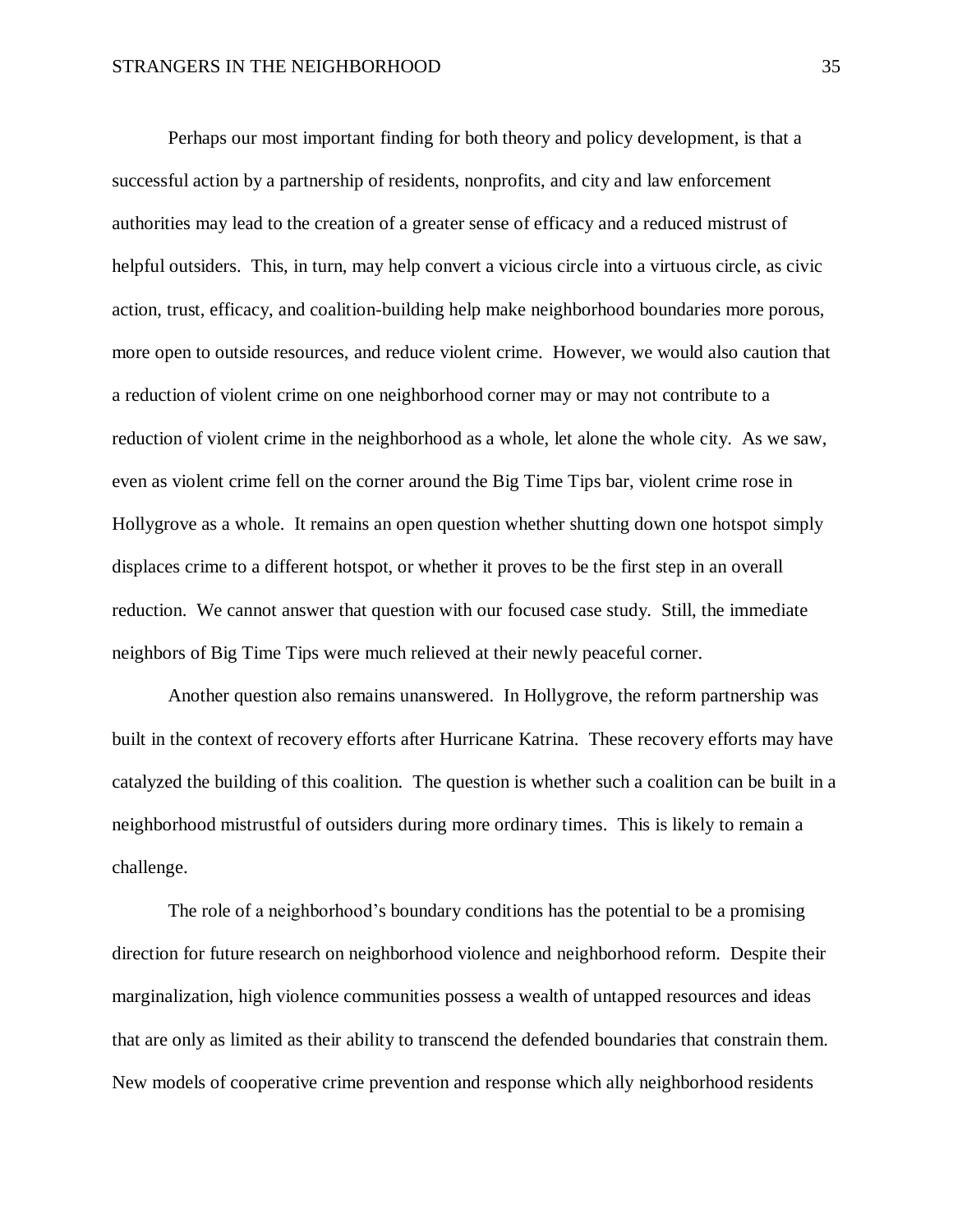with external reform agents could prove to be the key to opening these boundaries and fostering greater collective efficacy, thereby leading to strategies for reducing neighborhood violence.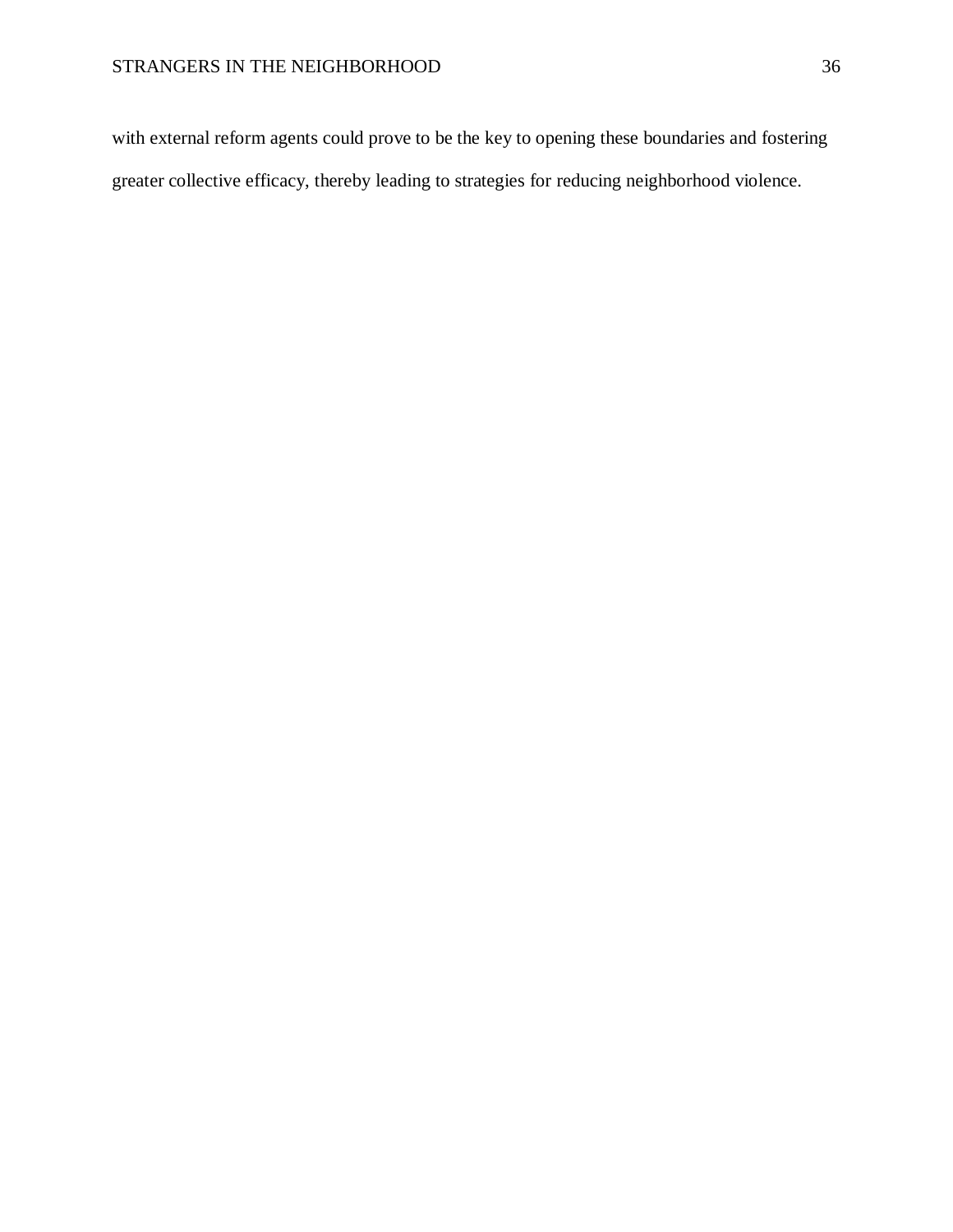## **Bibliography**

- Adler, J. (2015). "New Orleans Homicide in Historical Perspective." Pp. 1-22 in *Preventing lethal violence in New Orleans, a great American city,* edited by Lydia Voigt, Dee Wood Harper, and William E. Thornton. Lafayette, LA: University of Louisiana at Lafayette Press.
- Alexander, M. (2012). *The new Jim Crow: Mass incarceration in the age of colorblindness.* New York: New Press.
- Anderson, E. (1999). *Code of the street: Decency, violence, and the moral life of the inner city.*  New York: W.W. Norton and Company.
- Babbie, E.R. (2013). *The practice of social research.* Belmont, CA: Wadsworth Cengage.
- Bourgois, P. (2003). *In search of respect: Selling crack in El Barrio* (2<sup>nd</sup> ed.). Cambridge: Cambridge University Press.
- Bratton, W. & Kelling, G. (2006). There are no cracks in the broken windows. *The National Review,* 2006, February 28, Retrieved from:

[http://www.nationalreview.com/article/216931/there-are-no-cracks-broken-windows](http://www.nationalreview.com/article/216931/there-are-no-cracks-broken-windows-william-bratton-george-kelling)[william-bratton-george-kelling.](http://www.nationalreview.com/article/216931/there-are-no-cracks-broken-windows-william-bratton-george-kelling)

- Browning, C.R., Feinberg, S.L. & Dietz, R.D. (2004). The paradox of social organization: Networks, collective efficacy, and violent crime in urban neighborhoods. *Social Forces,*  83(2): 503-534.
- Campanella, R. (2006). *Geographies of New Orleans: Urban Fabrics Before the Storm.* Center for Louisiana Studies/University of Louisiana at Lafayette.
- Carr, P. J. (2003). The New Parochialism: The Implications of the Beltway Case for Arguments Concerning Informal Social Control. *American Journal of Sociology* 108(6):1249.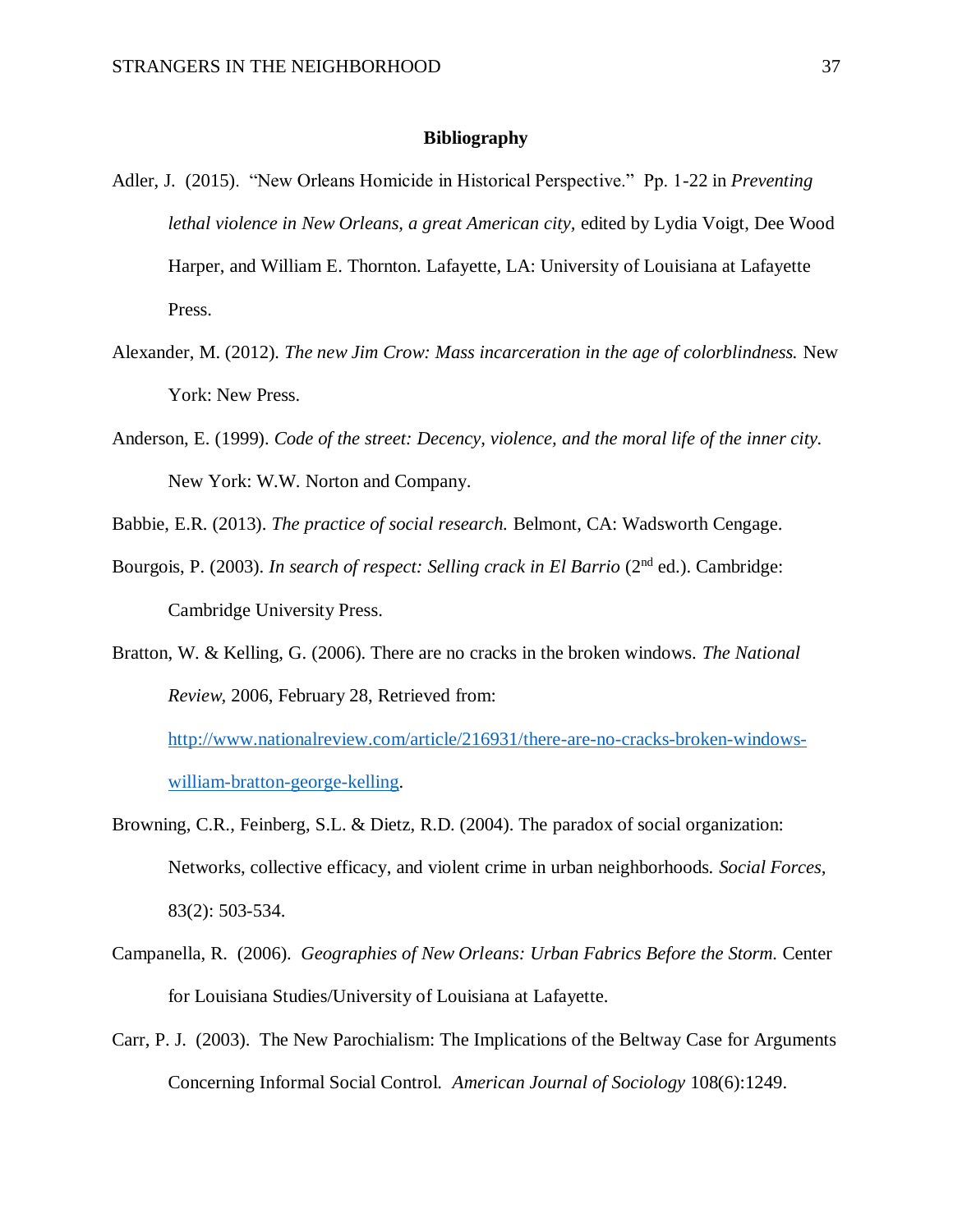City of New Orleans (2016). City of New Orleans comprehensive murder reduction strategy: 2016 progress report. Retrieved from:

[http://nolaforlife.org/files/nolaforlife\\_progressreport\\_2016\\_long\\_070816-web/](http://nolaforlife.org/files/nolaforlife_progressreport_2016_long_070816-web/)

- Creswell, J.W. (2013). *Qualitative inquiry and research design: Choosing among five approaches* (3rd ed.). Los Angeles: SAGE.
- Creswell, J.W. (2014). *Research design: Qualitative, quantitative, and mixed methods approaches.* Los Angeles: SAGE.
- Data Center, The. (2017). *Hollygrove statistical area.* Retrieved from: [http://www.datacenterresearch.org/data-resources/neighborhood-data/district-](http://www.datacenterresearch.org/data-resources/neighborhood-data/district-3/Hollygrove/)[3/Hollygrove/.](http://www.datacenterresearch.org/data-resources/neighborhood-data/district-3/Hollygrove/)
- DeSena, J. N. (1990). *Protecting One's Turf: Social Strategies for Maintaining Urban Neighborhoods.* Lanham, MD: University Press of America.
- Duncan, T.E., Duncan, S.C., Okut, H., Strycker, L.A. & Hix-Small, H. (2003). A multilevel contextual model of neighborhood collective efficacy. *American Journal of Community Psychology,* 22(3/4): 245-255.
- Federal Bureau of Investigation. (December, 2015). *Crime in the United States, 2014.* Retrieved from:

<http://www.ucrdatatool.gov/Search/Crime/Local/RunCrimeTrendsInOneVarLarge.cfm.>

- Freeman, L. (2006). *There goes the 'hood: Views of gentrification from the ground up.*  Philadelphia: Temple University Press.
- Gardner, T.M., Irwin, A. & Peterson, C.W. (2009). No shelter from the storm: Reclaiming the right to housing and protecting the health of vulnerable communities in post-Katrina New Orleans. *Health and Human Rights,* 11(2): 101-114.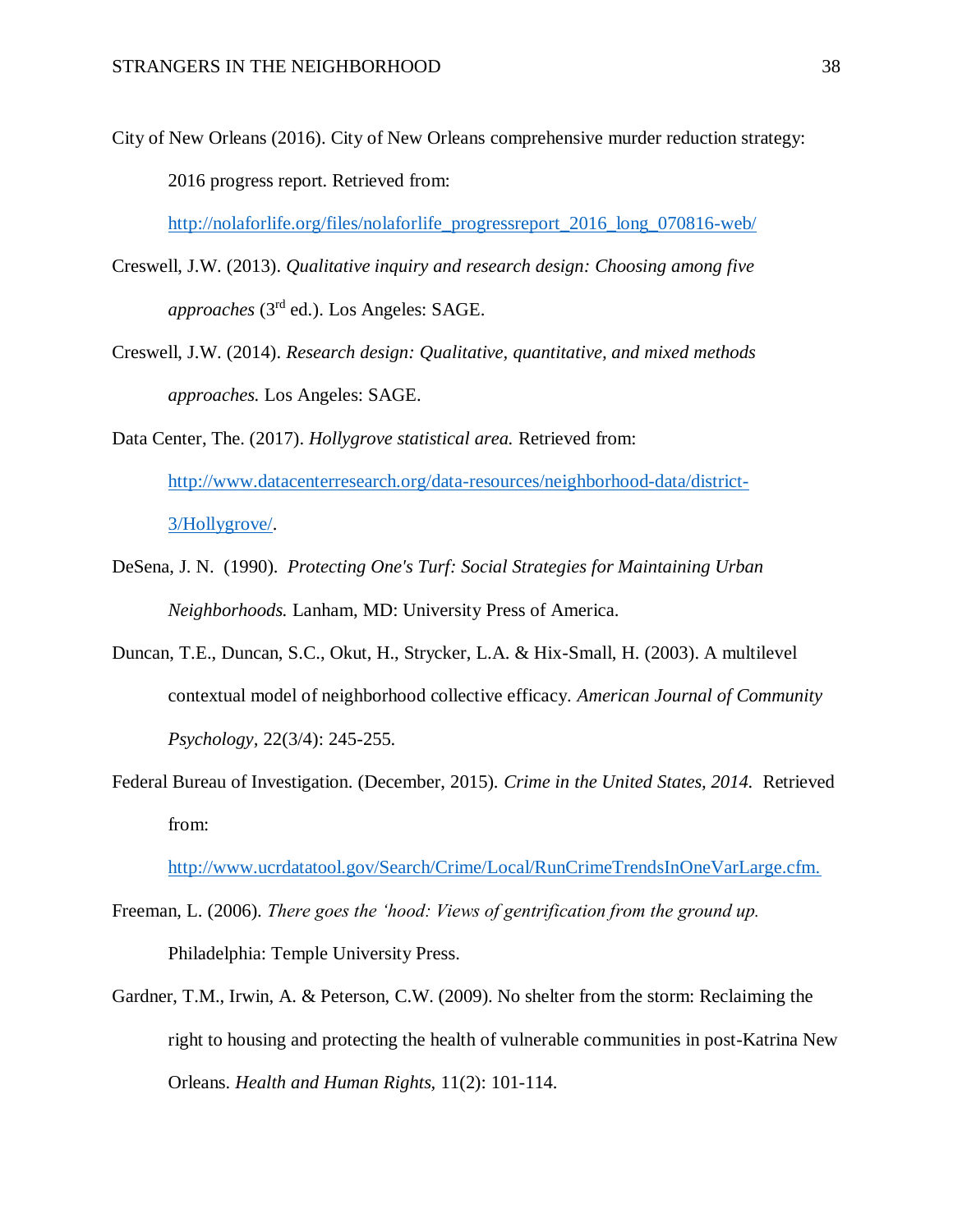- Guest, G., Namey, E.E. & Mitchell, J.L. (2013). *Collecting qualitative data: A field manual for applied research.* Los Angeles: SAGE.
- Katz, B.& Bradley, J. (2013). *The metropolitan revolution: how cities and metros are fixing our broken politics and fragile economy*. Washington, D.C.: Brookings Institution Press.
- Kirk, D.S., & Papachristos, A.V. (2011). Cultural mechanisms and the persistence of neighborhood violence. *American Journal of Sociology,* 116(4): 1990-1233.
- Kirk, D.S., & Matsuda, M. (2011). Legal cynicism, collective efficacy, and the ecology of arrest. *Criminology,* 19(2): 443-472.
- Kubrin, C.E. & Weitzer, R. (2003). Retaliatory homicide: Concentrated disadvantage and neighborhood culture. *Social Problems,* 50(2): 157-180.
- Kubrin, C. E. & Wo, J. C. (2016). "Social Disorganization Theory's Greatest Challenge: Linking Structural Characteristics to Crime in Socially Disorganized Communities." Pp. 121-136 in *The Handbook of Criminological Theory*, vol. 4, edited by Alex R. Piquero. Malden, MA: Wiley.
- Kubrin, C.E. (2005). Gangstas, thugs, and hustlas: Identity and the code of the street in rap music. *Social Problems,* 52(3): 360-378.
- Kvale, S. & Brinkmann, S. (2009). *InterViews: Learning the craft of qualitative research interviewing.* Los Angeles: SAGE.

Lane, E. & Bullington, J. (2016, January 7). New Orleans ends 2015 with 164 murders, up after 2-year drop. *The New Orleans Times Picayune.* Retrieved from: [http://www.nola.com/crime/index.ssf/2016/01/2015\\_new\\_orleans\\_murders.html.](http://www.nola.com/crime/index.ssf/2016/01/2015_new_orleans_murders.html)

Lofland, L. H. (1998). *The public realm: Exploring the city's quintessential social territory*. New York: Routledge.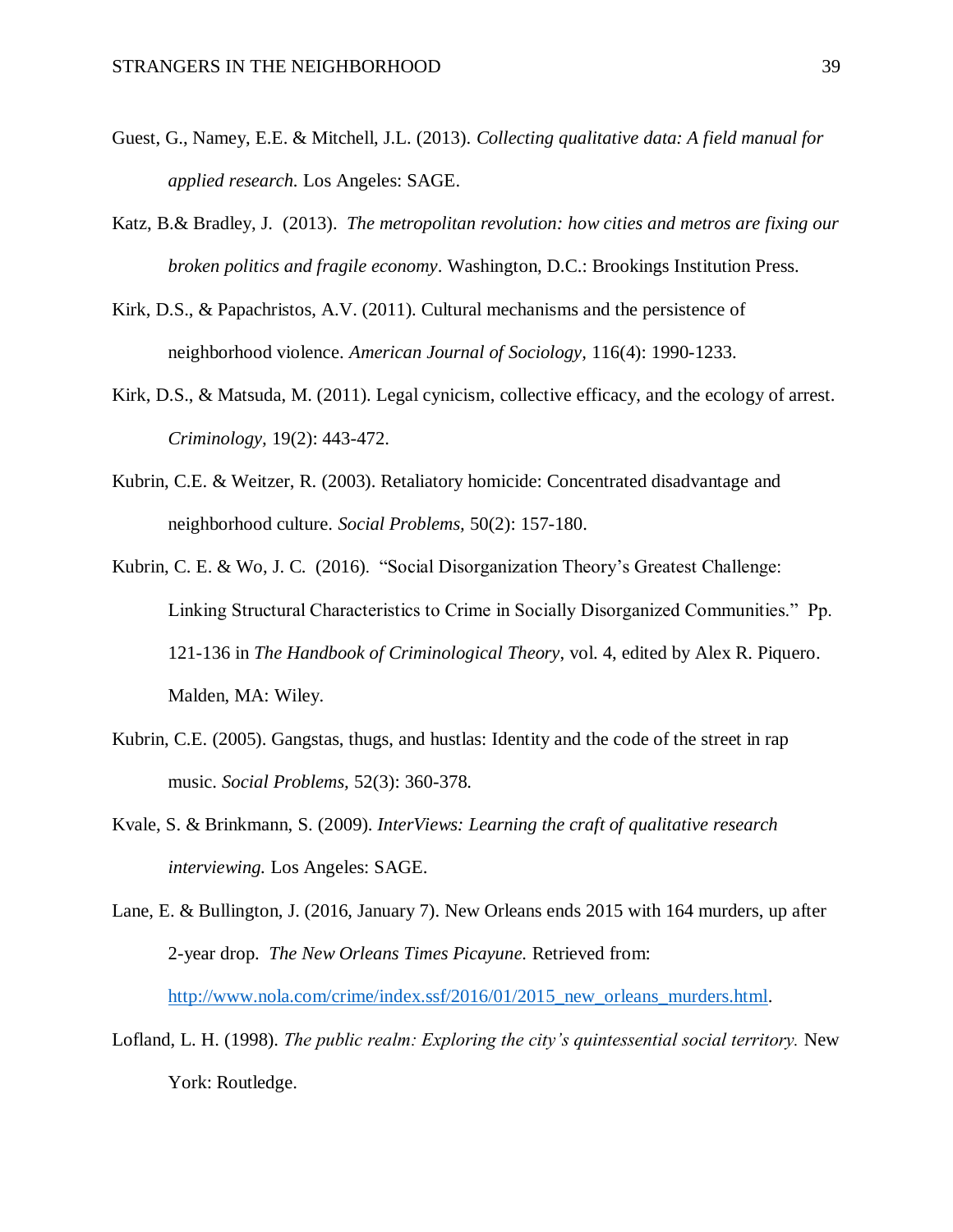- Massey, D. S. & Denton, N. A. (1993). *American apartheid: Segregation and the making of the underclass.* Cambridge: Harvard University Press.
- Merry, S. E. (1981). *Urban Danger: Life in a Neighborhood of Strangers.* Philadelphia: Temple University Press.
- Messner, S.F. & Rosenfeld, R. (1997). *Crime and the American dream* (2<sup>nd</sup> ed.). Belmont. CA: Wadsworth.
- Morenoff, J.D., Sampson, R.J. & Raudenbush, S.W. (2001). Neighborhood inequality, collective efficacy, and the spatial dynamics of urban violence. *Criminology,* 39(3): 517-559.
- Pattillo, M. E. (1999). *Black picket fences: privilege and peril among the Black middle class.*  Chicago: University of Chicago Press.
- Rose, D.R. & Clear, T.R. (1998). Incarceration, social capital, and crime: Implications for social disorganization theory. *Criminology,* 36(3): 441-479.
- Saldana, J. (2013). *The coding manual for qualitative researchers.* Los Angeles: SAGE.
- Sampson, R.J. & Raudenbush, S.W. (1999). Systematic social observation of public spaces: A new look at disorder in urban neighborhoods. *American Journal of Sociology,* 105(3): 603-651.
- Sampson, R.J. (2012). *Great American city: Chicago and the enduring neighborhood effect.* Chicago: University of Chicago Press.
- Saville, G. (2009). SafeGrowth: Moving forward in neighbourhood development. *Built Environment*, 35(3): 1021-1042.
- Silver, E. & Miller, L.L. (2006). Sources of informal social control in Chicago neighborhoods. *Criminology,* 42(3): 551-583.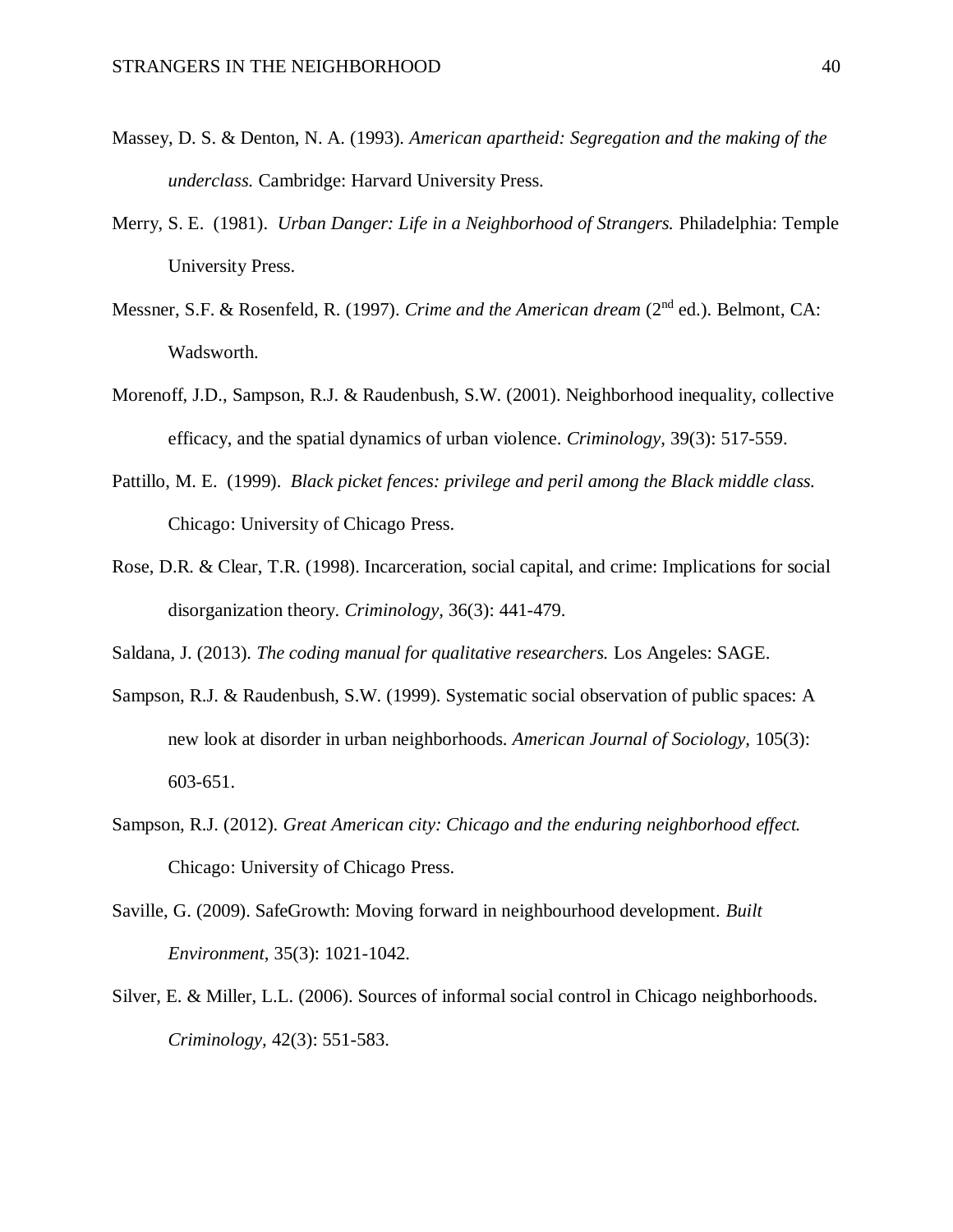- Skogan, W. (1990). *Disorder and decline: Crime and the spiral of decay in American cities.*  New York: Free Press.
- Stack, C. B. (1974). *All Our Kin: Strategies for Survival in a Black Community.* New York,: Harper & Row.
- Stewart, E.A., Simons, R.L. & Conger, R.D. (2002). Assessing neighborhood and social psychological influences on childhood violence in an African-American sample. *Criminology,* 40(4): 801-830.
- Suttles, G. D. (1968). *The social order of the slum; ethnicity and territory in the inner city.* Chicago,: University of Chicago Press.

Teen-age murder victim identified (2002, January 10), *The Times Picayune*, p. B-2.

- Venkatesh, S.A. (2006). *Off the books: The underground economy of the urban poor.*  Cambridge, MA: Harvard University Press.
- Venkatesh, S.A. (2008). *Gang leader for a day: A rogue sociologist takes to the streets.* New York: Penguin Press.
- Voigt, L., Harper, D. W. & Thornton, W. E. (2015). New Orleans Neighborhood Patterns of Homicide and Key Structural and Cultural Linkages, 1940-2013. Pp. 23-76 in *Preventing lethal violence in New Orleans, a great American city,* edited by Lydia Voigt, Dee Wood Harper, and William E. Thornton. Lafayette, LA: University of Louisiana at Lafayette Press.
- Wacquant, L. (2008). *Urban outcasts: A comparative sociology of advanced marginality.*  Malden, MA: Polity Press.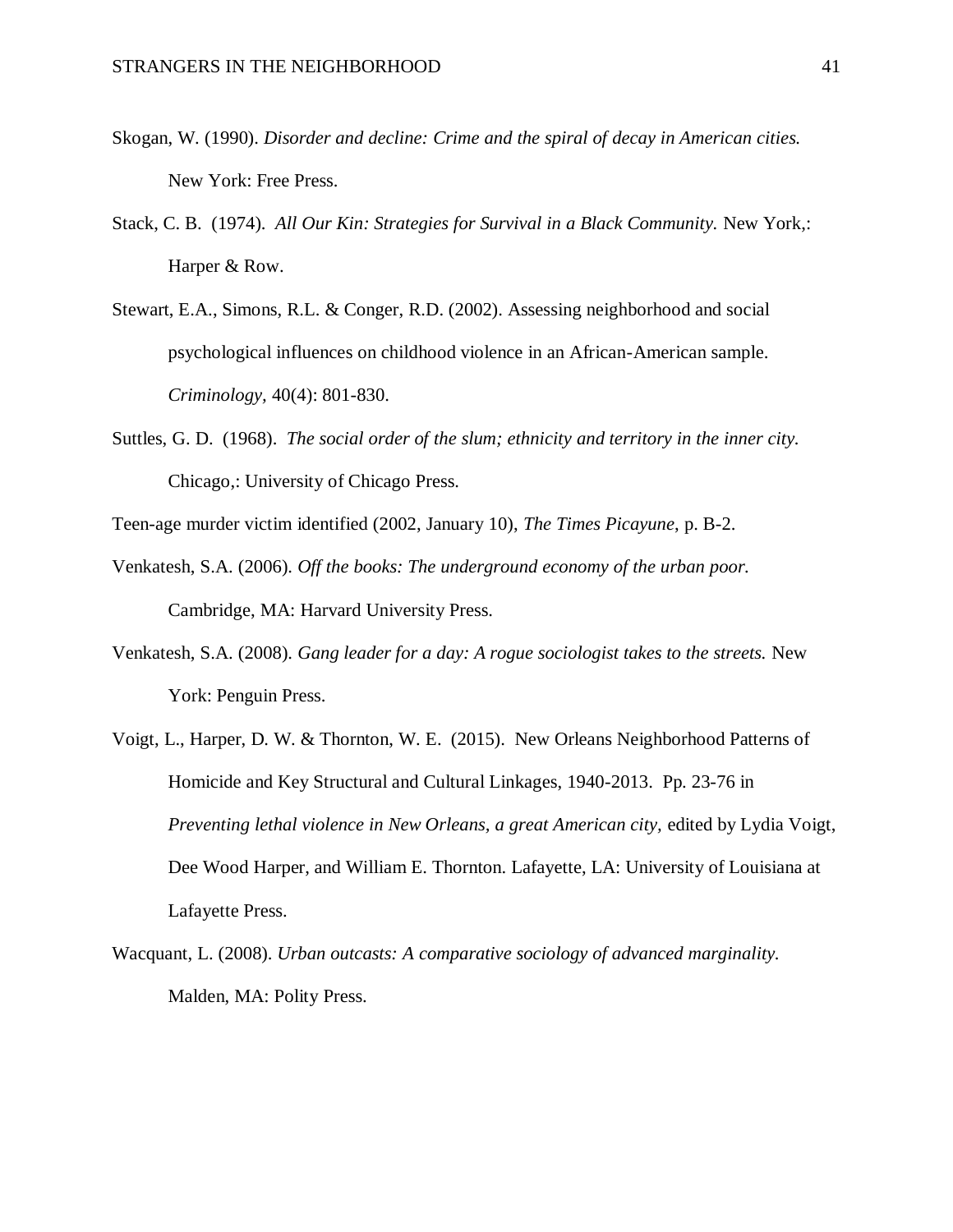- Warner, B. D. (2007). Directly intervene or call the authorities? A study of forms of neighborhood social control within a social disorganization framework. *Criminology* 45(1):99-129.
- Weil, F. D., Barton, M., Rackin, H., Valasik, M. & Maddox, D. (2019). Collective resources and violent crime reconsidered: New Orleans before and after Hurricane Katrina. *Journal of Interpersonal Violence*, https://doi.org/10.1177/0886260518822345.
- Wellford, C., Bond, B.J., & Goodison, S. (2011). Crime in New Orleans: Analyzing crime trends and New Orleans' responses to crime. *Bureau of Justice Assistance, Office of Justice Programs.* Retrieved from: [http://media.nola.com/crime\\_impact/other/BJA%20Crime%20in%New%Orleans%20Rep](http://media.nola.com/crime_impact/other/BJA%20Crime%20in%25New%25Orleans%20Report%20March%202011.pdf) [ort%20March%202011.pdf.](http://media.nola.com/crime_impact/other/BJA%20Crime%20in%25New%25Orleans%20Report%20March%202011.pdf)
- Wilson, W. J. (1987). *The Truly Disadvantaged: The Inner City, The Underclass, and Public Policy*. Chicago: University of Chicago Press.
- Wilson, W. J. (1996). *When Work Disappears: The World of the New Urban Poor.* New York: Alfred A. Knopf.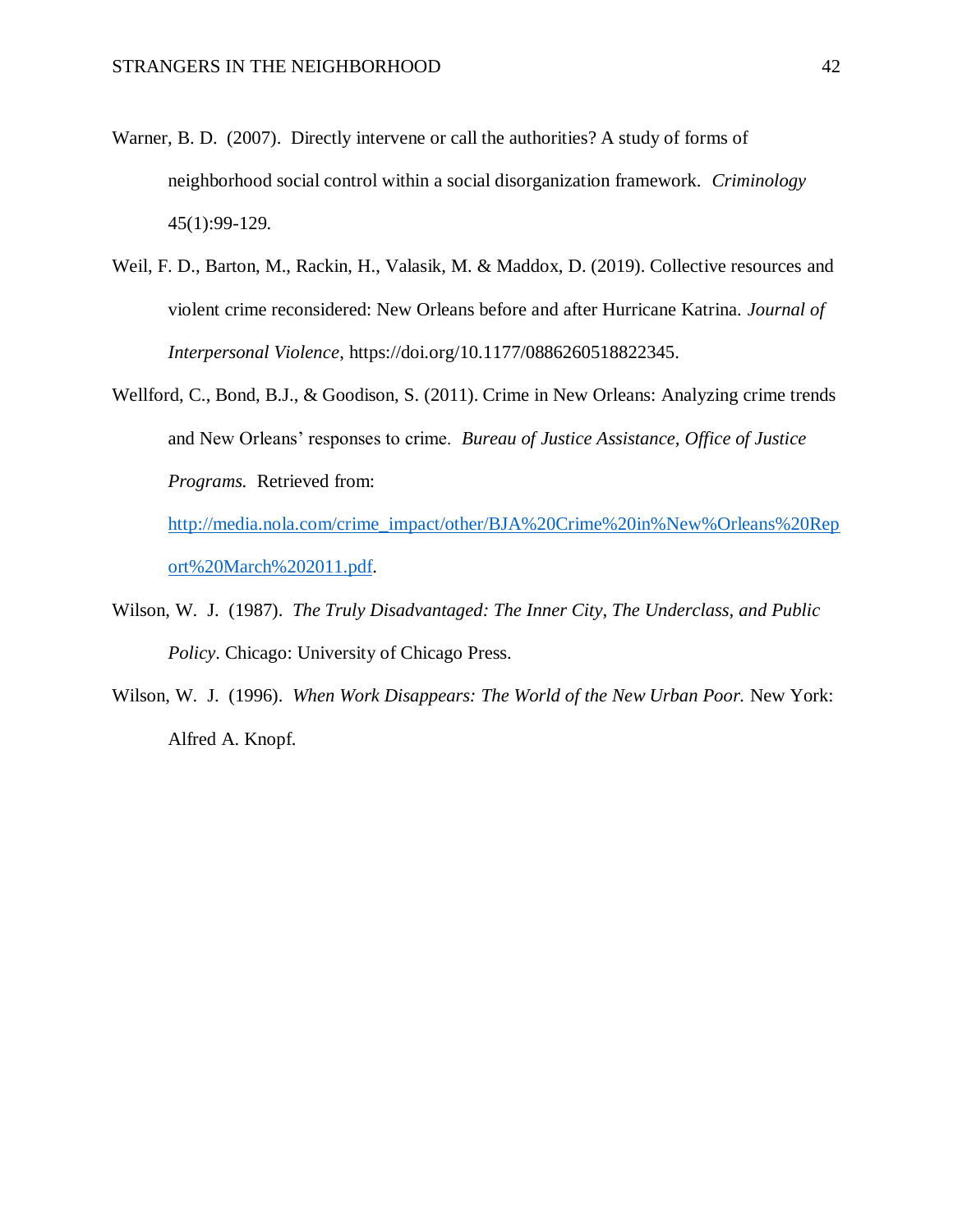

**Figure 1.** Concentric circles of interviews in study.



**Figure 2.** Violent crime incidents in Hollygrove and at the corner where Big Time Tips bar was located.